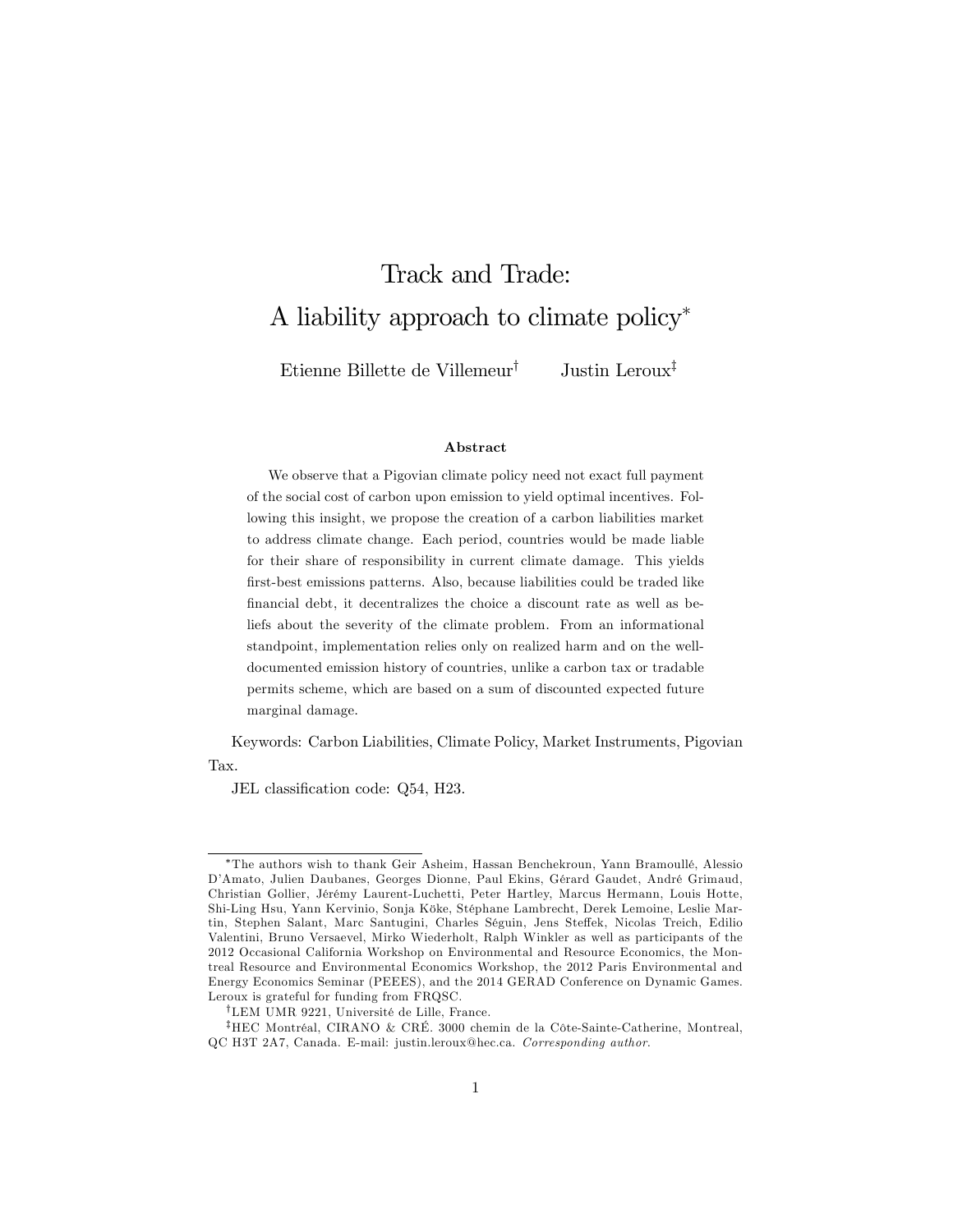## 1 Introduction

The project of a worldwide harmonized optimal carbon tax policy is bound to fail. The reasons for that are at least twofold. First, the heterogeneities in beliefs about climate damage and in the weight given to future generations (through the discount factor) forbid any agreement on a single tax rate. Next, and perhaps more importantly, the very principle of the optimal carbon  $\text{tax}\text{---}\text{or}$ of the optimal cap-and-trade program, for that  $\text{matter}^1$ —makes it politically unacceptable: it asks emitters to pay today for damage that mainly befalls future generations. The willingness to pay simply isn't there.<sup>2</sup>

Arguments in favor of a carbon tax have been around for decades.<sup>3</sup> However, despite significant achievements made over time in fine-tuning the inner workings of a well thought-out carbon tax and predicting its consequences (see, e.g., Metcalf and Weisbach, 2009; Fullerton et al., 2012, and Golosov et al., 2014, for state-of-the-art analyses), one cannot ignore the disheartening fact that very few countries, states, provinces or cities have thus far implemented a carbon tax. In addition, when a carbon tax does exist, the tax rate is often set below most reasonable estimates of the social cost of emissions, leading to suboptimal incentives to reduce emissions.<sup>4</sup> To this day, and despite its many desirable features (like efficiency, ease of implementation, revenue raising, and wholesome incentives for innovation, among others), enacting a carbon tax still requires much convincing.<sup>5</sup> Likewise, while some cap-and-trade programs exist (RGGI, WCI, EU-ETS), they are systematically weakened by the issuance of an exces-

<sup>&</sup>lt;sup>1</sup>Like the optimal carbon tax, the optimal number of allowances is calculated on the basis of a present discounted value of future climate damage.

<sup>&</sup>lt;sup>2</sup> Jenkins (2014) estimates at \$2-\$8 per ton of  $CO<sub>2</sub>$  the willingness to pay for the US population, whereas the full social cost of carbon emitted today is much higher (with estimates ranging from \$15 to \$150 per ton of  $CO<sub>2</sub>$ .

 $3$ William Nordhaus was probably the first economist to put climate policy at the forefront of his research agenda (e.g., Nordhaus, 1977). Note, however, that a tax to address air pollution had already been proposed by Hardin (1968) in his celebrated contribution to the problem of externalities. The link between the concentration of gases in the atmosphere and the surface temperature of the earth had been established by Fourier (1824). Svante Arrhenius, who went on to obtain the Nobel Prize in Chemistry in 1904, made one of the Örst attempts to calculate the effect of a doubling of carbon dioxide concentration on temperature (Arrhenius, 1896). For more on the evolution of the awareness of mankind's impact on climate, see Kellogg (1987).

<sup>&</sup>lt;sup>4</sup> According to the World Bank (2014), only 13 countries and one Canadian province taxed CO2 emissions as of June 2014. Aside from Denmark, Finland, Sweden, Switzerland, and the province of British Columbia, carbon tax rates are significantly lower than the social cost of \$37/tCO2e estimated by the US government's Interagency Working Group on Social Cost of Carbon (US Government, 2013). These estimates are obtained from three established integrated assessment models: DICE, FUND and PAGE.

<sup>&</sup>lt;sup>5</sup> The mere existence of Hsu's excellent book on the advantages of a carbon tax (Hsu, 2011) long after the first proposals is telling.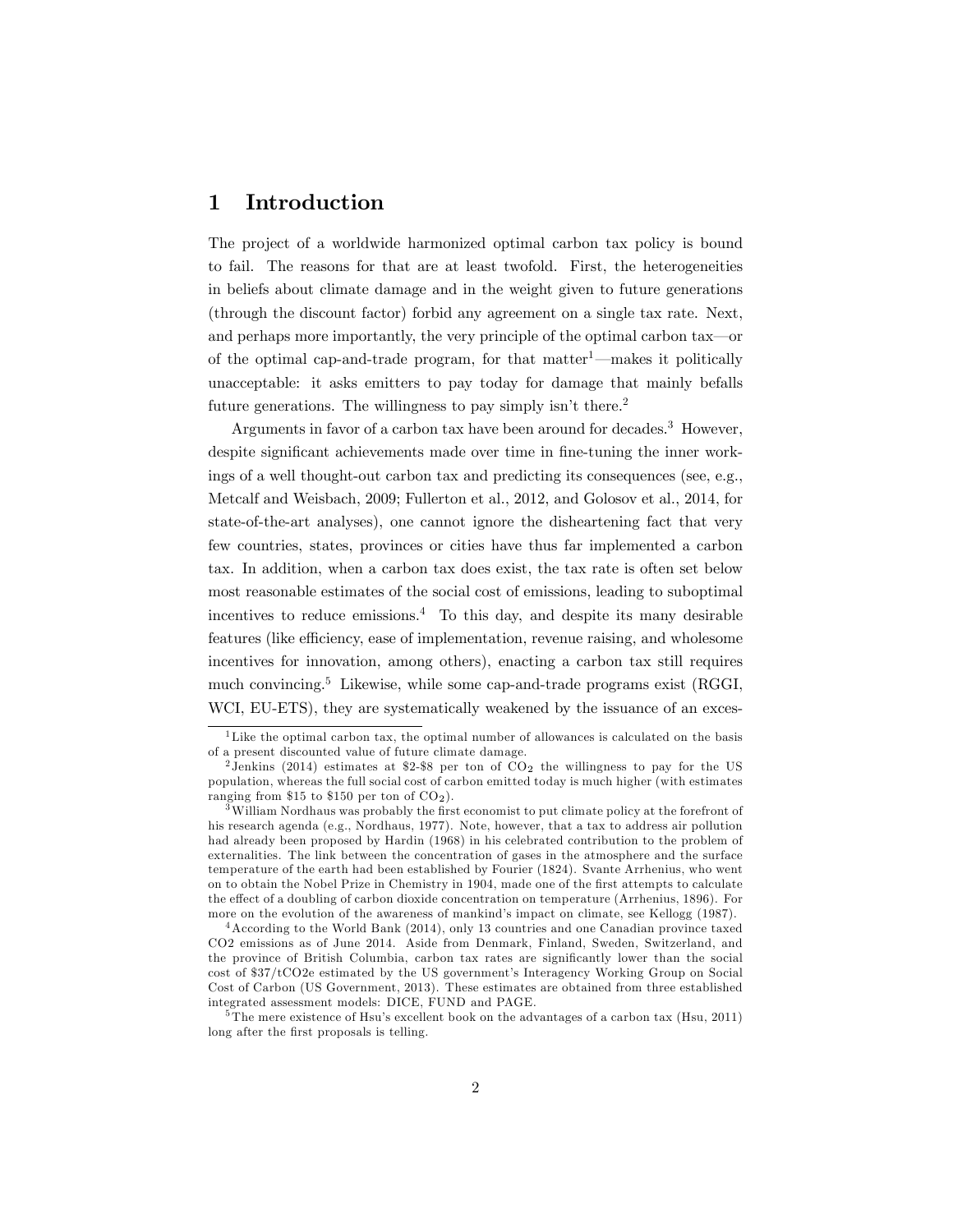sive number of permits to be circulated  $(Hsu 2011)$ .<sup>6</sup> We argue that the project of a worldwide carbon tax or cap-and-trade program should be abandoned in favor of an economically efficient policy that decentralizes beliefs and discount factors—thus allowing for disagreements in these dimensions—while exacting payments that are commensurate to present damage. We propose such a policy.

At the heart of our proposal lies the realization that a Pigovian climate policy need not exact the full payment of the social cost of carbon at the time of emission in order to yield Örst-best incentives. Consider a simple two-period illustration with a single decision maker. She obtains utility  $u(e)$  from emitting e units of emissions in Period 1, which lead to  $d \times e$  units of damage in Period 2. Hence, d can be thought of as the social cost of carbon per unit of emissions. Under an optimal carbon tax, the decision maker is required to pay  $(\beta d)$  per unit of e at the time of emission, where  $\beta$  is the discount factor fixed by the tax setter. The decision maker chooses the socially optimal emissions level upon maximizing her total (period-one) payoff:

$$
\max u(e) - (\beta d) e,
$$

so that  $u'(e^*) = \beta d$ .

Suppose instead that the decision maker is only required to pay the (undiscounted) damage,  $(de)$ , when it occurs in Period 2. Her objective is now to maximize the discounted sum of her payoffs,  $u(e) - \beta(de)$ , where  $\beta$  now follows from her own preferences. Because the objective appears to be unchanged, her emission decision is the same as under the optimal carbon tax:  $u'(e^*) = \beta d^T$ 

Following this insight, we propose a new climate policy based on what we call *carbon liabilities*: Emitting  $CO<sub>2</sub>$  in the atmosphere<sup>8</sup> would be accompanied by the issuance of a carbon liability, a legal duty for the bearer to pay damages over time as climate damage occurs.<sup>9</sup> Simply put, our proposal consists in con-

 $6$ According to economic theory, the method of allocation of permits—whether they are given away or auctioned off—is immaterial for efficiency. Yet, governments are often compelled to give away permits, and to give away too many of them, due to political concerns. See Chapter 3 of Hsu (2011) for a recount of the many loopholes built in virtually all cap-andtrade programs, such as carbon offsets and a slew of exemptions, which severely limit the reach of cap-and-trade policies, all on account of political acceptability.

<sup>&</sup>lt;sup>7</sup>Notice, however, that this second approach allows for damage to be observed before payments are made, so that the decision maker never has to pay out-of-pocket amounts linked to damage that is still hypothetical. From the standpoint of political acceptability, this is a key difference.

 $^8\rm{For}$  expositional purposes, we shall speak only in terms of CO<sub>2</sub>.

<sup>9</sup> Clearly, the issue of determining the magnitude of anthropogenic climate damage is a difficult one. Note, however, that this question is by no means resolved with a carbon tax.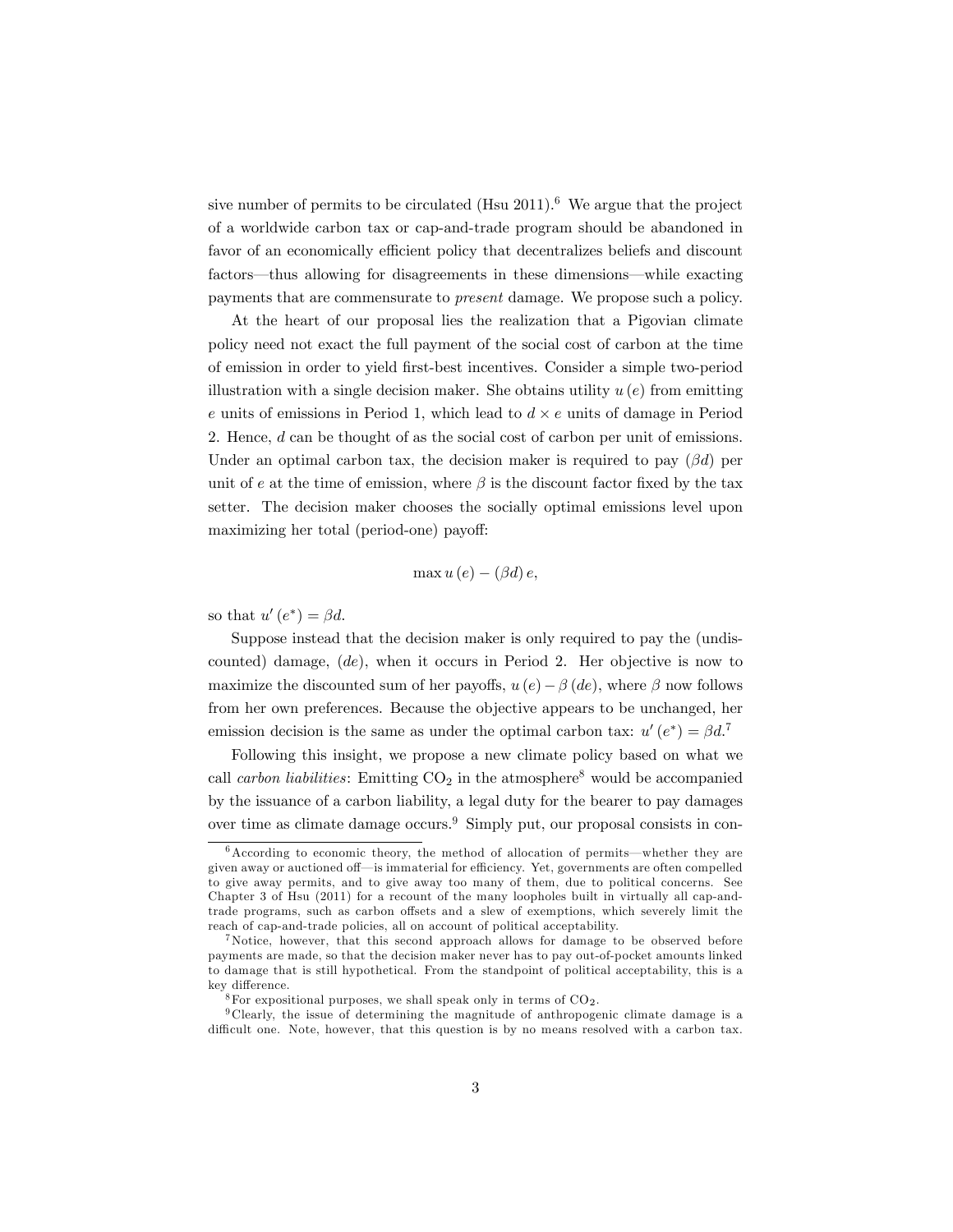verting  $CO<sub>2</sub>$  emissions into national (financial) debt. The debt would be owed to an international climate fund that could, for example, compensate participating countries to the tune of the climate damage incurred.<sup>10</sup> This requires nations to only pay for damage caused by their emissions 'upon delivery' rather than pay today for the infinite discounted sum of expected future marginal climate damage up front. Carbon liabilities would not expire, but would instead decay at the same rate as atmospheric  $CO<sub>2</sub>$ , all the while holding bearers accountable for paying carbon damages over time.<sup>11</sup> By doing so, this avoids the principal-agent problem that arises when current generations pay the most while future generations benefit the most, as is the case for all carbon pricing policies proposed to date.

Despite their intention to decentralize the regulation of  $CO<sub>2</sub>$  emissions, existing carbon pricing policies are actually very centralized: they base the tax rate (or the cap) on a discount factor and on beliefs about future damage that are those of a planner. Pigovian taxation was intially developed in a single-period setting, where the externality was entirely characterized by the magnitude of its damage. The climate problem adds two dimensions to the externality: uncertainty and temporality. The Pigovian logic must therefore be revisited accordingly. If we take the 'Pigovian logic' to mean the internalization by agents of all aspects related to the externality, then our proposal applies this logic in full by relying on the countries' own beliefs about future damage and on their own views about discounting to induce them to internalize the externality.

Note that our proposal is also very Coasian in spirit because it achieves a unique carbon price via decentralization through trade, as we now illustrate. To build upon our previous example, consider now that carbon liabilities are tradable on a world market at price  $p$  and denote by  $X$  the net quantity of liability sold by the decision-making country. Thus, it maximizes  $u(e) - \beta d(e - X) - pX - C[p(e - X)]$  over e and X, where C is a convex cost

In fact it is made even worse, because predicting the damage caused by a ton of carbon emitted today decades or centuries into the future is a much more heroic feat than assessing the responsibility of past emissions in (observed) damage ocurring today.

 $10$  How revenues are used is beyond the scope of this paper. We shall simply assume here that revenues are allocated independently of emissions. We address this issue in a separate paper (Billette de Villemeur and Leroux, 2011).

 $11$  Throughout the paper, we use the word 'damage' to mean the harm caused by greenhouse gas emissions. By contrast, the plural ídamagesí refers to the amount a nation is legally required to pay as the result of harm caused by its emissions.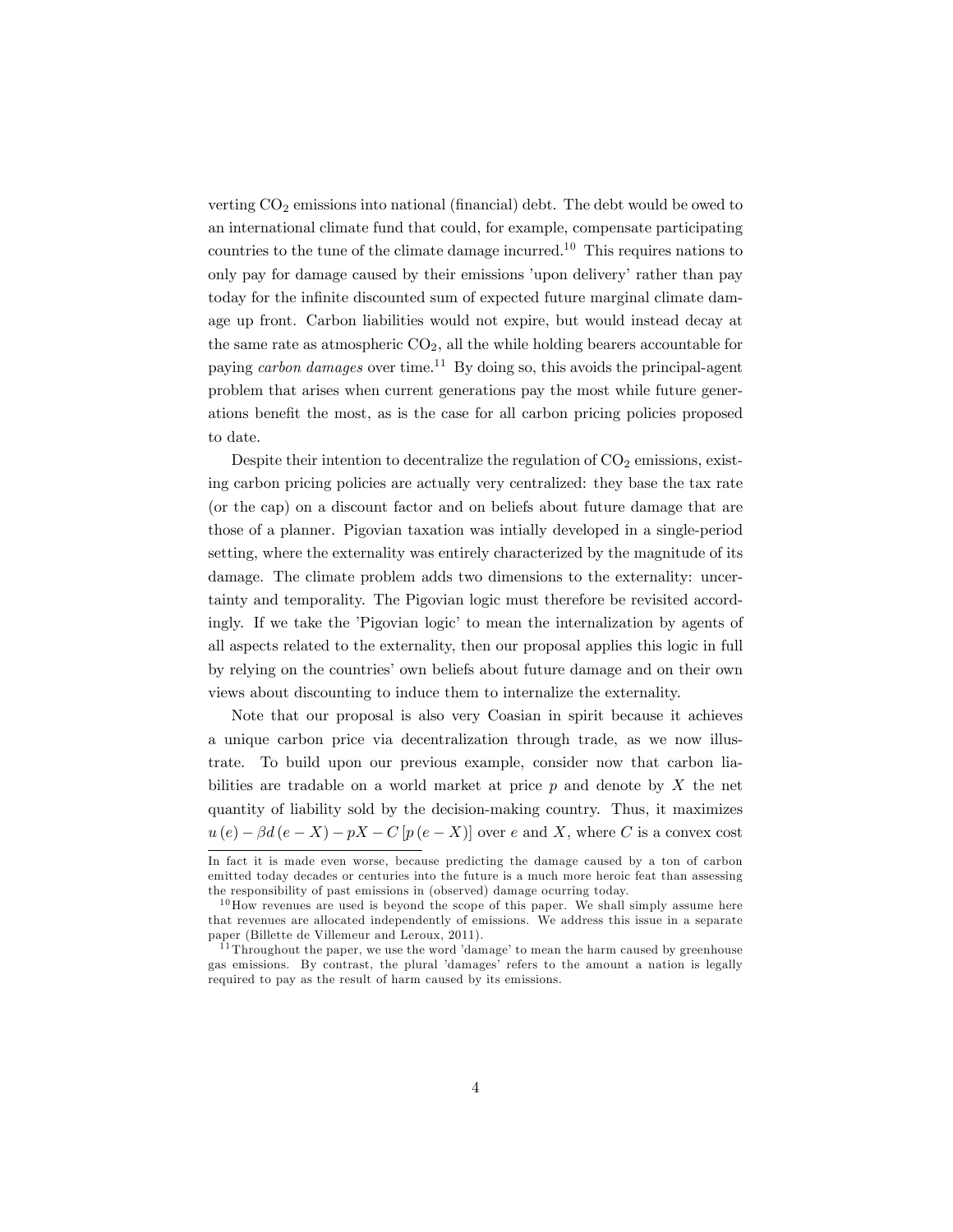function associated with holding climate  $\text{debt}^{12}$ .<sup>13</sup> This yields the following first-order conditions:

$$
e: u'(e) = \beta d + pC'[p(e - X)]
$$
  

$$
X: p = \beta d + pC'[p(e - X)]
$$
 (1)

Accordingly, countries who expect low discounted marginal damage-i.e., with low  $\beta d$ 's, either because they are skeptical about climate change or because they have little concern for the future—will purchase liabilities. They will do so up to the point where the marginal cost of accumulating climate debt compensates the gap between its expectation of discounted marginal damage and the liability price. Likewise, countries with high expected discounted marginal damage will sell their liabilities. In equilibrium, the marginal utility of all countries is equal to the market-clearing price,  $p$ , which emerges endogenously as the 'global' social cost of carbon. Corner solutions are possible, corresponding to situations where some countries have such a relatively high marginal expected damage— $\beta d$ —that they would sell all their liabilities. However, in that case, these countries would actually emit even less than the market price of the liability would imply: for them  $u'(e) > p$ .

#### Relation to the literature

Our contribution is related to the literature on green accounting and the burgeoning literature on stakeholder value, which incorporate the externalities generated by economic agents into national accounting (see Weitzman 1976; Hartwick, 1990; or, more recently, Cairns, 2004, Cairns and Lasserre, 2006) or argue in favor of moving away from the conventional shareholder value maximization to stakeholder value maximization (Magill et al., 2013), respectively. In our proposal, the financiarization of carbon debt can be seen as an instrument to evaluate the 'climate debt' of a country to the world (i.e. to global stakeholders).

Many authors have proposed alternatives to the carbon tax and to cap-andtrade programs with the aim of facilitating global cooperation. Closely related

<sup>12</sup> In practice, economies often incur extra costs due to increased borrowing constraints as debt grows (Wachtel and Young, 1987; Engen and Hubbard, 2004; Laubach, 2009). From a technical standpoint, the introduction of a convex cost of holding debt guarantees an interior solution.

<sup>&</sup>lt;sup>13</sup>Note the minus sign in front of  $pX$ . A seller of liabilities actually  $pays$  the buyer to hold them in its stead.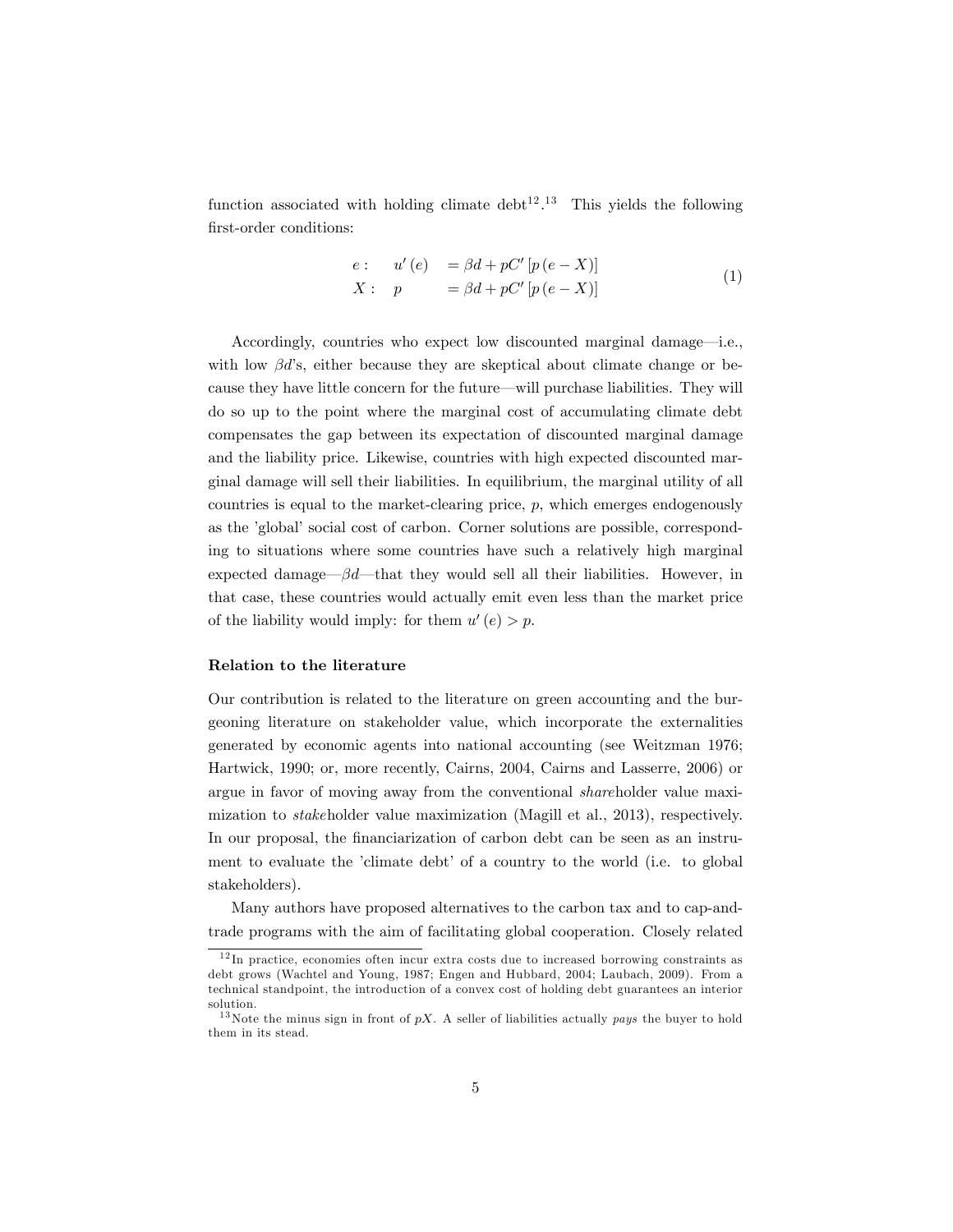to ours is the proposal of Gersbach and Winkler (2012) to revert the Pigovian logic effectively transforming the carbon tax into a carbon subsidy. Countries would initially contribute large lump sums to an international climate fund and would be refunded over time proportionally to their abatement efforts relative to a business-as-usual scenario. While we retain their use of an international climate fund to collect and redistribute funds to countries, we view the large entry cost as a significant obstacle to their 'global refunding scheme'. In fact, the very aim of our proposal is to reduce the entry cost of countries as much as possible while retaining proper incentives.

The idea of using liabilities as a means to control externalities traces back to Calabresi (1970) and was recently compared to corrective taxation in Shavell (2011). On the one hand, regulation (i.e., taxation) is costly even in the absence of damage, whereas a liability approach only kicks in when harm actually occurs. On the other hand, a liability approach is typically more informationally demanding because it requires establishing tort (Kolstad et al, 1990; Shavell, 2011) or at least being able to observe the level of precautionary effort exerted by the examined party (Hiriart et al., 2004, 2010). Hence, a liability approach is likely to be more appropriate in situations where damage is highly uncertain but where its source can be easily established. This is precisely the case of climate change, where the magnitude of the damage is typically unknown ex ante but the responsibility of countries towards  $CO<sub>2</sub>$  concentration can be readily established thanks to available data on cumulated  $CO<sub>2</sub>$  emissions per country (e.g., from the World Resource Institute or the World Bank databases).<sup>14</sup> The general argument echoes that of Shleifer (2012) according to which the need for regulation arises where litigation is ineffective. Underlying this line of reasoning is the notion that turning to litigation (read liability) is a most natural reflex that should be left unhindered whenever it is an efficient option.

In a climate change context, liabilities have very recently been proposed as a means to make global cooperation more effective and less costly in the long run (Gampfer, Gsottbauer and Delas, 2014). Their merit lies in the fact that countries are more likely to adhere to an agreement on emissions reductions if they believe they will be compensated fairly for future climate damage incurred

<sup>&</sup>lt;sup>14</sup> The liability approach is usually discussed in the context of tort law, involving private parties and legal costs attached to lawsuits, to establishing due care and negligence. By contrast, the liability approach we consider here is public, in the sense that it involves countries, and would consist in an automatic procedure where the negligence rule plays no role. Countries would be held responsible for climate damage according to their emissions emitted after an agreed-upon starting date.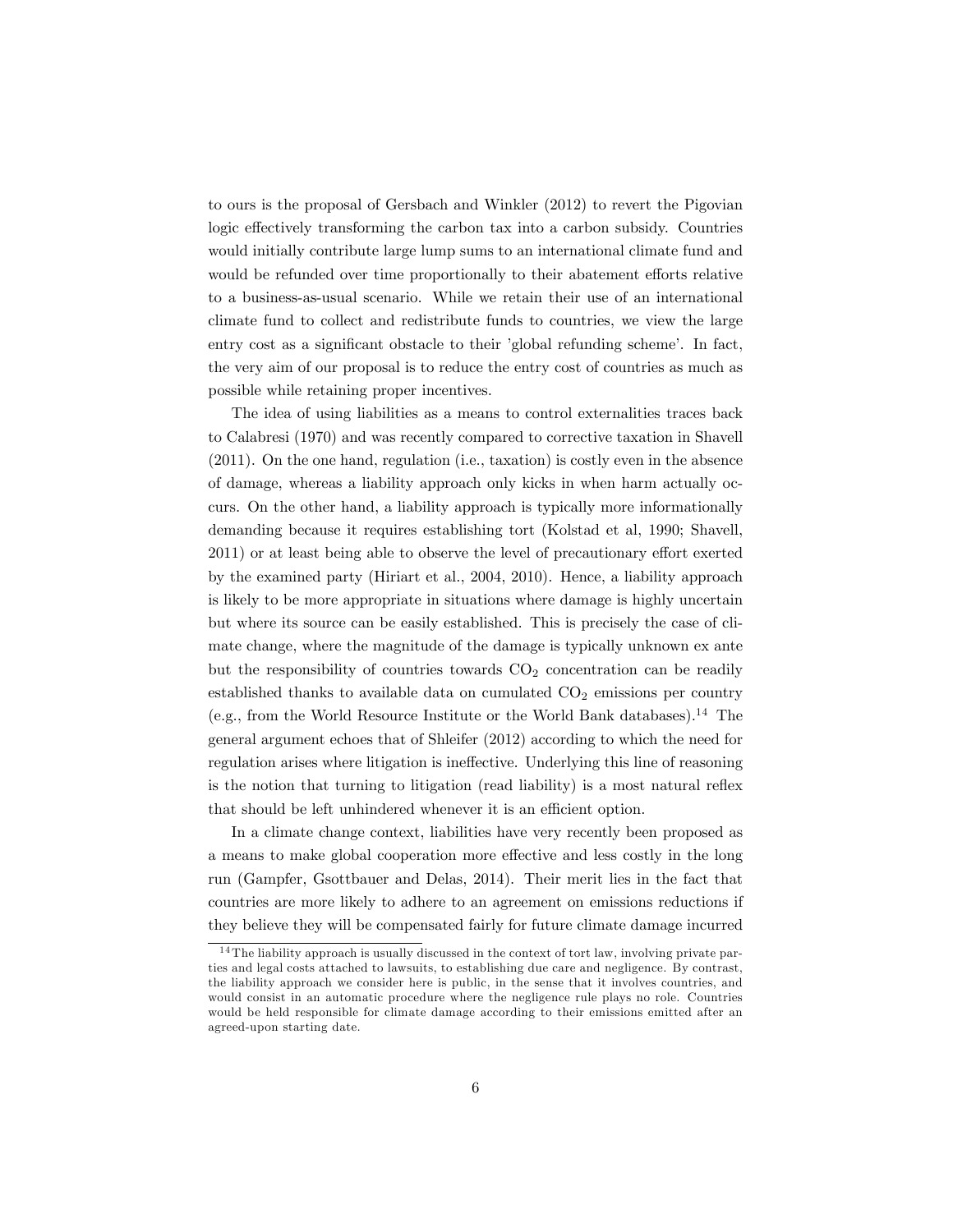(Gampfer, 2014). The argument in these works is one of fairness. Ours is mainly one of economic efficiency.

The use of liabilities to address the climate problem is further supported by insights from the cost-sharing literature. An important lesson to be learned from that literature is that the best properties of a payment scheme—whether in terms of efficiency, incentives, or even fairness—arise from mimicking the physical features of the externality to be managed (Moulin, 2002). Climate damage being a problem caused by the *stock* of  $CO<sub>2</sub>$  in the atmosphere, it is natural to condition payment on emission stocks rather than on emission flows as do the carbon tax and cap-and-trade programs. By making explicit and, most importantly, financial—the somewhat intangible carbon debt that mankind accumulates along with atmospheric  $CO<sub>2</sub>$ , carbon liabilities do just that.

The remainder of the paper is organized as follows. We first formally establish in Section 2 that turning carbon debt into financial sovereign debt leads to first-best incentives to reduce emissions without charging the full social cost of carbon up front. In Section 3 we introduce the instrument of carbon liabilities per se. Unlike carbon debt, which is based only on an estimation of marginal climate damage, payments are determined relative to realized damage. Section 4 shows that free trade leads to efficiency even in the presence of heterogeneous beliefs about future climate damage and heterogeneous discount factors. Hence, a track-and-trade policy allows for full decentralization along these dimensions, unlike a carbon tax or cap-and-trade programs. Section 5 concludes.

#### 2 A carbon debt that yields correct incentives

Let  $\{D_t\}_{t=0}^{+\infty} = \left\{\sum_i D_t^i\right\}_{t=0}^{+\infty}$  denote the flow of stochastic damage borne by all countries, indexed by  $i$ , as attached to anthropogenic climate change. At any period t, the occurrence and the magnitude of this damage is assumed to be increasing with  $Z_t$ , the current stock of anthropogenic  $CO_2$  in the atmosphere. Our proposal consists in converting  $CO<sub>2</sub>$  emissions into financial debt. More precisely, in each period, all countries are required to contribute to an international climate fund to the tune of  $\mu_t Z_t^j$  where  $\mu_t = dD_t/dZ_t$  is the marginal climate damage due to anthropogenic emissions<sup>15</sup> and where  $Z_t^j = \sum_{s=-\infty}^{t} \gamma^s X_s^j$  is the

 $15$ Unlike in tort law, we do not aim for "full liability" because, from an efficiency standpoint, it is not optimal to cover the total cost.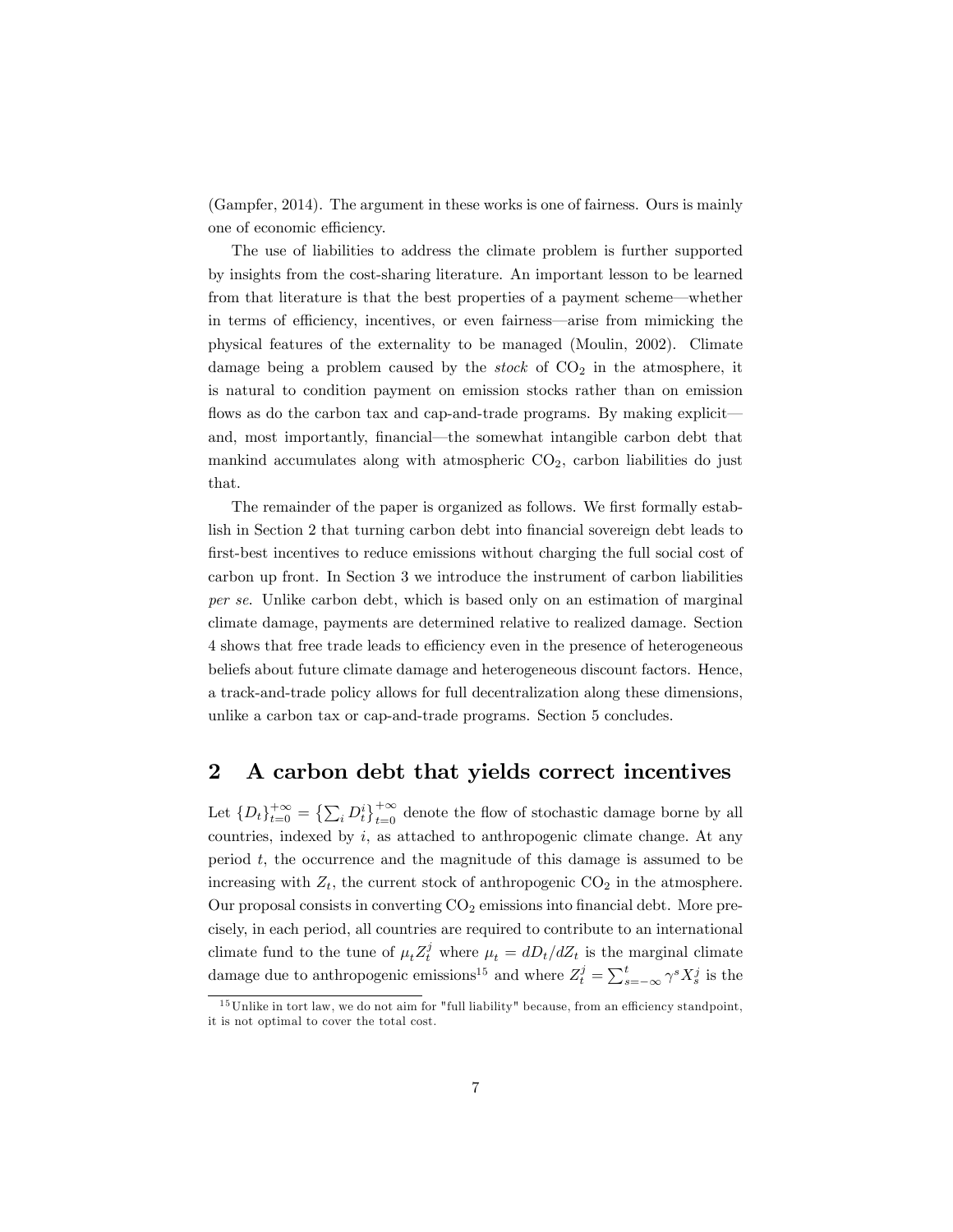contribution of country  $j$  to the stock  $Z_t$  (it is the discounted sum of its past emissions  $X_s^j$ , for all  $s \le t$ , accounting for their natural decay at rate  $1 - \gamma$ .<sup>16</sup>

Throughout, we shall work under the usual Pigovian assumption that no single agent has an impact on the marginal damage and that the impact of one's own emissions is negligible. The latter is perfectly consistent with the climate problem. The former implies that we ignore strategic issues associated with the relative size of countries. While not completely realistic, this assumption makes it easier to compare our proposal to the usual schemes—namely, the Pigovian carbon tax and cap-and-trade solutions—which are usually derived under the same assumptions, and allows us to focus on the general features of the mechanism.

#### **Proposition 1** Such a carbon debt scheme yields first-best emission patterns.

**Proof.** Country  $i$  evaluates its present expected net benefit as:

$$
PENB^{i} = \sum_{t=0}^{+\infty} \beta^{t} E_{0} \left[ B_{t}^{i} \left( X_{t}^{i} \right) - \mu_{t} Z_{t}^{i} \right], \tag{2}
$$

where  $B_t^i(X_t^i)$  is the per-period benefit of country i resulting from its emissions in the current period. Under the assumption that no single agent has an impact on marginal damage, country *i* chooses an emissions stream  $\{X_t^i\}_{t=0}^{+\infty}$  such that:

$$
\frac{\partial B_t^i}{\partial X_t^i} = E_t \left[ \sum_{s=t}^{+\infty} \beta^{s-t} \mu_s \frac{\partial Z_s^i}{\partial X_t^i} \right] = E_t \left[ \sum_{s=t}^{+\infty} (\gamma \beta)^{s-t} \frac{\partial D_s}{\partial Z_s} \right].
$$
 (3)

Each country equalizes its marginal benefit with the expected discounted value of marginal climate damage, thus achieving first-best efficiency.<sup>17</sup>

Notice that the only information required of the planner to implement our scheme, on top of the well-documented emission history of countries, is  $\mu_t = \frac{dD_t}{dZ_t}$ : the marginal impact of current stock of anthropogenic  $CO<sub>2</sub>$  in the atmosphere on the current  $flow$  of climate damage. While obtaining this information accurately may be no small task, it seems far less daunting to be working with observed data

 $16$  It is actually not required to trace back emissions to infinity. In fact, accounting only for, say, post-1990 emissions would result in the very same emissions pattern. The truncation simply amounts to lump-sum transfers to (developed) countries while preserving incentives at the margin.

 $17 \text{ In a different setting,}$  Benchekroun and Long (1998) establishes a similar equivalence between an optimal tax on pollution stock with an optimal tax on flows.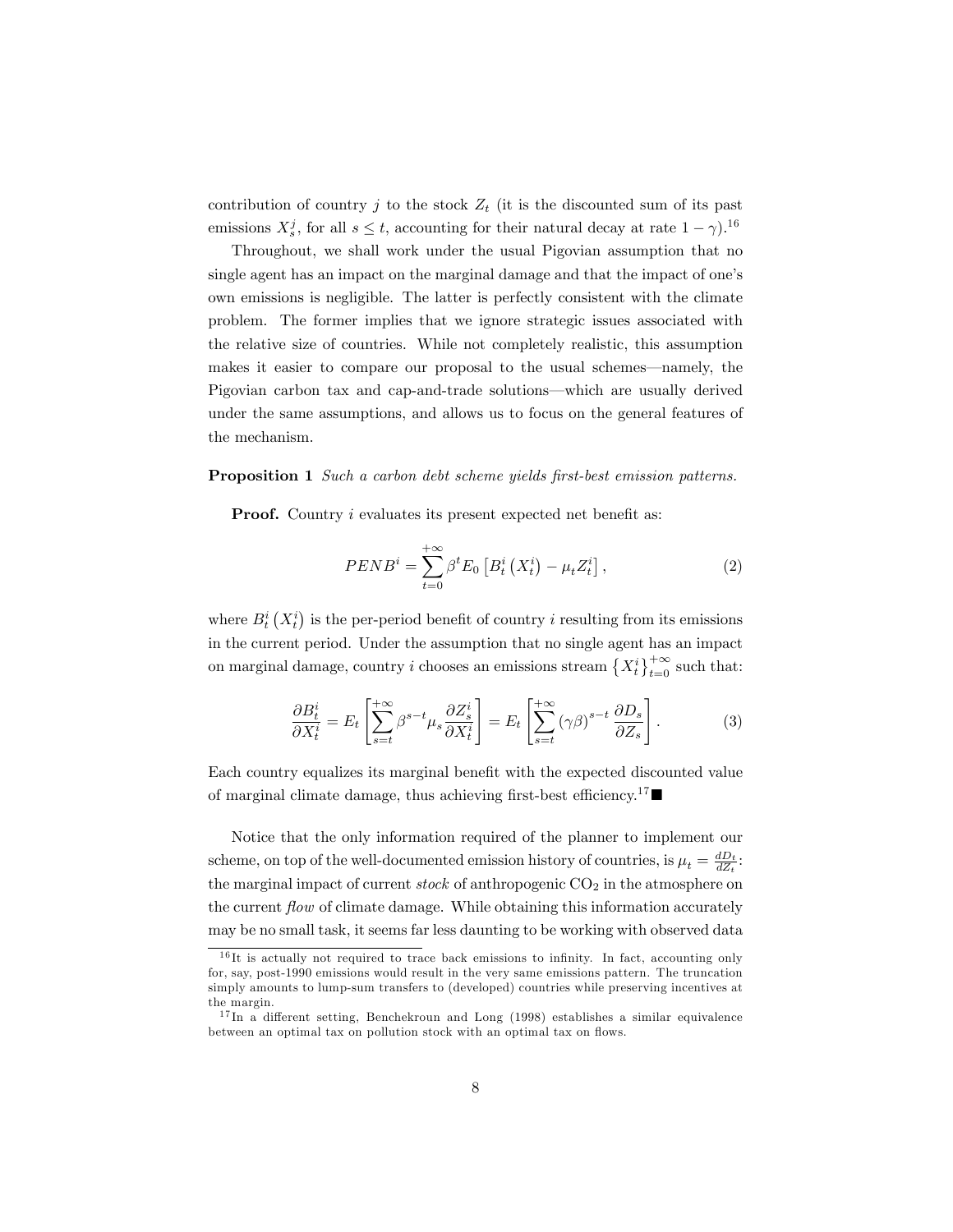than with predictions over future decades or centuries. Indeed, the information required to implement an efficient carbon tax,  $\tau$ , or the equivalent cap-and-trade program is the expected, discounted sum of the marginal impacts of current emissions on *future* climate damage:<sup>18</sup>

$$
\tau_t = E_t \left[ \sum_{s=t}^{+\infty} \beta^{s-t} \frac{\partial Z_s^i}{\partial X_t^i} \frac{\partial D_s}{\partial Z_s} \right] = E_t \left[ \sum_{s=t}^{+\infty} (\gamma \beta)^{s-t} \frac{\partial D_s}{\partial Z_s} \right].
$$

From a policy standpoint, implementing a carbon debt policy is also simpler than implementing a cap-and-trade program. Indeed, carbon debt is issued and allocated systematically based on each countryís observed emissions. By contrast, cap-and-trade schemes require a planner to issue and allocate permits with the obvious risks of miscalculation and misallocation, respectively.

The upshot of requiring less of the planner is that much more freedom is left to the countries, thus allowing for more decentralization than, say, a harmonized carbon tax policy or a global cap-and-trade program. Specifically, countries make their own predictions about future damage and work with their own discount factors. However, there is a limit to decentralization: making firms and consumers liable would increase default risk and lead to skewed incentives. By contrast, assigning liabilities at the country level significantly improves solvability and ensures correct incentives because nations are long-lived. In addition, this gives countries sovereignty on how to finance their carbon damages.

The following section presents a liability scheme where payments depend on the realization of climate damage, as opposed to having them depend on expectations.

## 3 From carbon debt to carbon liability

Although there is some evidence that climate change already has an impact on economic outcomes, climate damage remains highly uncertain and volatile. It follows that ex ante approaches to climate policy exhibit the unappealing feature of possibly requiring high payments when realized damage is low, or vice versa. A liability approach avoids this disconnectedness by linking payments to realized

 $18$ Using a dynamic stochastic general equilibrium model, Golosov et al. (2014) find a formula for the optimal carbon tax that does not rely on future values of output, consumption or stock of  $CO<sub>2</sub>$  in the atmosphere. While a remarkable finding, their formula cannot do away with the discount factor, however.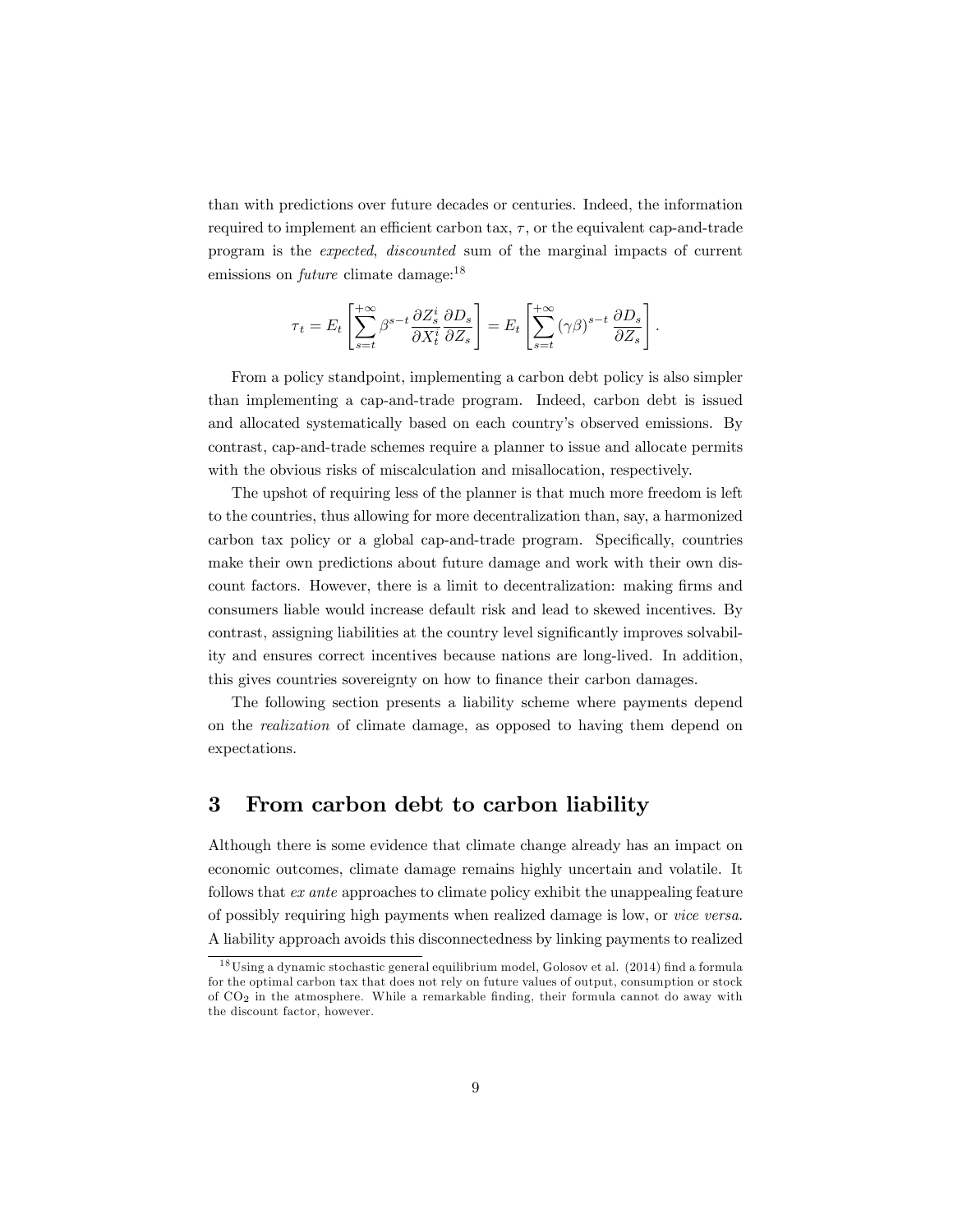harm.<sup>19</sup>

In practice, while estimations of marginal climate damage recognize the large uncertainties surrounding the realization of damage (Tol, 2005), the notion of marginal damage only applies to the underlying climate patterns, stripped of all uncertainty. To clarify, if we model climate damage to be of the form  $D(Z_t) =$  $D(Z_t) + \varepsilon_t$  where all the uncertainty is contained in  $\varepsilon_t$ , the large body of work on the estimation of the marginal damage of emissions is aimed at obtaining the best estimates of  $d\tilde{D}_t/dZ_t$ . Accordingly,  $\mu_t = d\tilde{D}_t/dZ_t$ , so that the carbon debt payments considered up to now do not actually depend on realized harm.

We now turn to a formal presentation of our liability scheme. Assume that payments are adjusted according to realized damage,  $D(Z_t)$ . More precisely, assume that countries are actually required to pay  $\mu_t Z_t^i \mathbb{I}_{D_t}$ , where

$$
\mathbb{I}_{D_t} = \frac{D(Z_t)}{\tilde{D}(Z_t)}\tag{4}
$$

is the ratio of the realized over the predicted damage.

**Proposition 2** The liability rule  $\mu_t Z_t^i \mathbb{I}_{D_t}$  is first-best efficient and yields payments proportional to realized climate damage.

**Proof.** By definition,  $E_s \left[ \mathbb{I}_{D_t} \right] = 1$  for all  $s \leq t$ , so that expected payments are unchanged. Hence, from Proposition 1, the liability rule is first-best efficient. Furthermore,  $\mu_t Z_t^i \mathbb{I}_{D_t}$  is indeed proportional to realized harm:

$$
\mu_t Z_t^i \mathbb{I}_{D_t} = \frac{d\tilde{D}_t}{dZ_t} Z_t^i \frac{D(Z_t)}{\tilde{D}(Z_t)}
$$
  

$$
= \frac{\left(d\tilde{D}_t/dZ_t\right)}{\tilde{D}(Z_t)/Z_t} \frac{Z_t^i}{Z_t} D_t(Z_t) . \blacksquare \tag{5}
$$

Expression (5) displays the fact that liability payments are not only proportional to the realized harm,  $D_t(Z_t)$ , but also to one's relative contribution to the total stock of  $CO_2$  in the atmosphere,  $Z_t^i/Z_t$ . This proportionality is modulated by the predicted ratio of marginal to average damage, which reflects the convexity of the damage function,  $D_t$ . If the damage function is linear, payments exactly cover total damage and countries pay in proportion to their emission

 $19\,\text{In}$  tort law, one aspect of the debate between the regulatory and the liability approaches we did not yet mention is the fact that payments reflect realized harm in the latter whereas they are based on the possibility of harm in the former. On this, see Shavell (1984, 2011) and Kolstad et al (1990).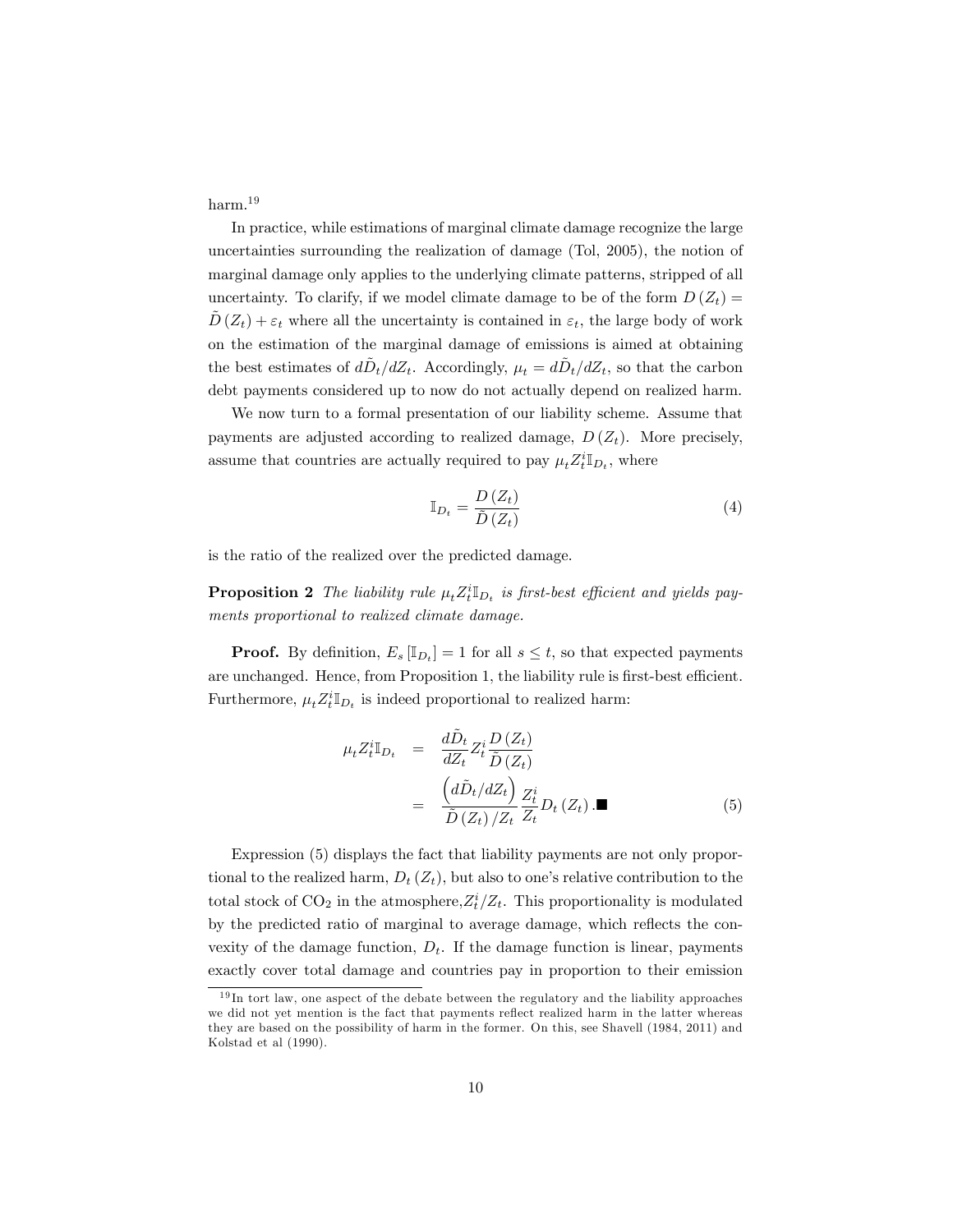contributions  $\mu_t Z_t^i \mathbb{I}_{D_t} = \frac{Z_t^i}{Z_t} D_t (Z_t)$ . If the damage function is convex, total payments add up to more than the realized damage because first-best efficiency requires going beyond full liability.

**Remark 1** Full liability—i.e., charging  $\frac{Z_t^i}{Z_t}D_t(Z_t)$ —constitutes a practical benchmark because payments rely only on realized damage, and do not require some estimate of the marginal damage function. However, full liability is only firstbest efficient if the damage function,  $D_t$ , is linear.<sup>20</sup>

Section 4 below addresses how trade can maintain efficiency if countries have different discount factors and different expectations about future anthropogenic climate damage.

## 4 Decentralization through trade

If liabilities can be traded, our approach is robust to heterogeneity in discount factors and to diverging forecasts. Indeed, if discount factors and forecasts are country-specific Expression (3) becomes:

$$
\frac{\partial B_t^i}{\partial X_t^i} = E_t^i \left[ \sum_{s=t}^{+\infty} (\gamma \beta_i)^{s-t} \mu_s \right]
$$

where  $\beta_i$  and  $E_t^i$  are the discount factor and the expectations of country i, respectively.

Country heterogeneity yields trade opportunities: a market for liabilities leaves it to countries to determine how much liability they wish to hold based on their predictions of future climate damage. Should opinions differ on the likelihood or magnitude of future damage, or on the discount rate, efficiency is maintained through trade as we now show.

Specifically, given a competitive market price,  $p_t$ , countries may choose to buy carbon liabilities—and be *paid* to do so—or to sell them, by paying others to hold liabilities in their stead. We introduce a cost for countries of holding financial debt,  $c_t^i$ , which we interpret it as country default risk. We assume  $c_t^j$ to be increasing, strictly convex, and such that  $c_t^i(0) = 0$ .

**Proposition 3** A tradable carbon liabilities scheme with liability rule  $\mu_t Z_t^i \mathbb{I}_{D_t}$ leads countries to adopt a common social cost of carbon.

 $20$  The superiority, in efficiency terms, of marginal-cost pricing over average-cost pricing is well-known. See, e.g., Friedmand and Moulin (1999).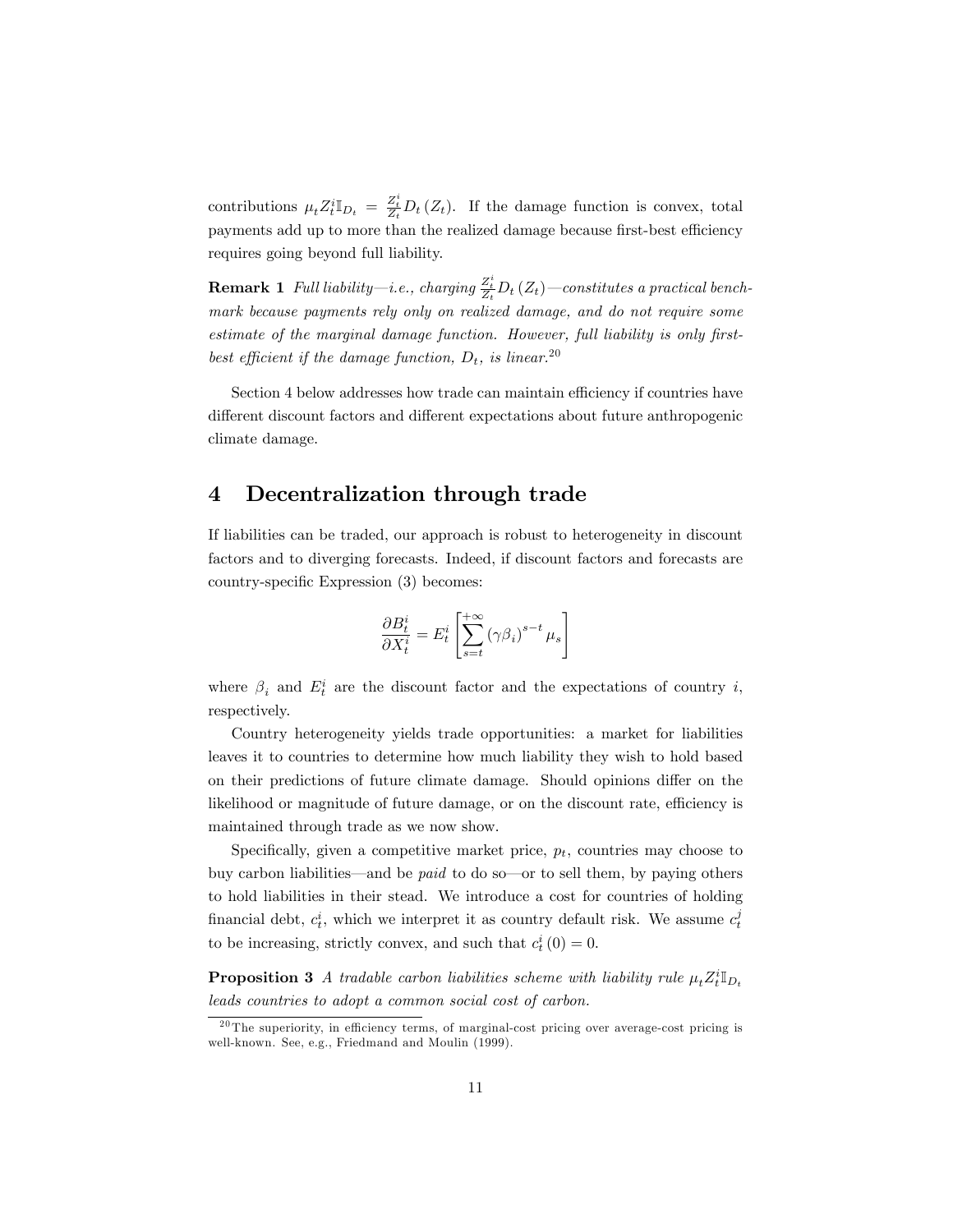All countries emit according to this social cost but, possibly, some countries with strong pro-environmental views maintain stricter climate policy.

**Proof.** We show that efficiency is robust to heterogeneity in countries discount factors. The proof assuming heterogeneity in expectations about future damage,  $E_t^i$ , proceeds similarly.

Suppose countries have heterogeneous discount factors. Assume country  $i$ purchases  $Y_t^i$  units of liability, as measured in carbon stock units. Its present expected net benefit writes as follows:

$$
PEND^{i} = \sum_{t=0}^{+\infty} \beta_{i}^{t} E_{0} \left[ B_{t}^{i} \left( X_{t}^{i} \right) + p_{t} Y_{t}^{i} - \left[ \mu_{t} Z_{t}^{i} + c_{t}^{i} \left( p_{t} Z_{t}^{i} \right) \right] \right],
$$

where the carbon stock for which country  $i$  is now considered to be responsible writes:

$$
Z_t^i = \gamma Z_{t-1}^i + X_t^i + Y_t^i.
$$

From the point of view of a net buyer, the first-order conditions are the following:

$$
\frac{\partial B_t^i}{\partial X_t^i} = E_t \left[ \sum_{s=t}^{+\infty} \beta_i^{s-t} \frac{\partial Z_s^i}{\partial X_t^i} \left[ \mu_s + p_s c'^i \left( p_s Z_s^i \right) \right] \right]
$$
\n
$$
= E_t \left[ \sum_{s=t}^{+\infty} (\gamma \beta_i)^{s-t} \left[ \frac{\partial D_s}{\partial Z_s} + p_s c'^i \left( p_s Z_s^i \right) \right] \right],
$$
\n
$$
p_t = E_t \left[ \sum_{s=t}^{+\infty} \beta_i^{s-t} \frac{\partial Z_s^i}{\partial Y_t^i} \left[ \mu_s + p_s c'^i \left( p_s Z_s^i \right) \right] \right]
$$
\n
$$
= E_t \left[ \sum_{s=t}^{+\infty} (\gamma \beta_i)^{s-t} \left[ \frac{\partial D_s}{\partial Z_s} + p_s c'^i \left( p_s Z_s^i \right) \right] \right].
$$

Similarly, assume country  $j$  sells  $Y_t^j$  units of liability. Its present expected net benefit writes as follows:

$$
PENDj = \sum_{t=0}^{+\infty} \beta_j^t E_0 \left[ B_t^j \left( X_t^j \right) - p_t Y_t^j - \left[ \mu_t Z_t^j + c_t^j \left( p_t Z_t^j \right) \right] \right],
$$

where,

$$
Z_t^j = \gamma Z_{t-1}^j + X_t^j - Y_t^j
$$

,

is the amount of carbon debt held by country  $j$  at date  $t$ , with the constraint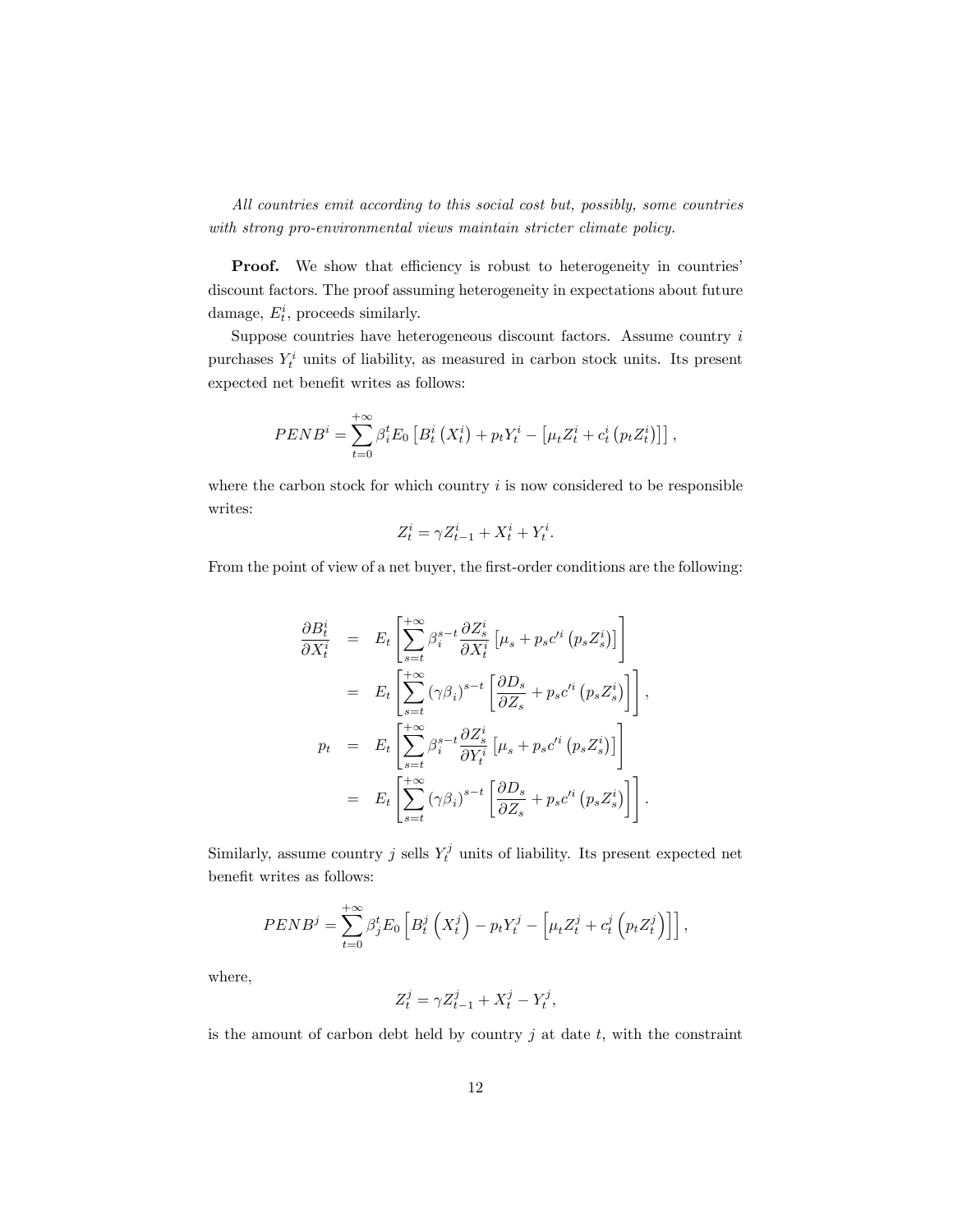that  $Z_t^j \geq 0$  for all  $t$ .<sup>21</sup>

From the point of view of a net seller, the first-order conditions write as follows:

$$
\frac{\partial B_t^j}{\partial X_t^j} = E_t \left[ \sum_{s=t}^{+\infty} \beta_j^{s-t} \frac{\partial Z_s^j}{\partial X_t^j} \left[ \mu_s + p_s c'^j \left( p_s Z_s^i \right) \right] \right]
$$
  

$$
= E_t \left[ \sum_{s=t}^{+\infty} \left( \gamma \beta_j \right)^{s-t} \left[ \frac{\partial D_s}{\partial Z_s} + p_s c'^j \left( p_s Z_s^j \right) \right] \right],
$$
  

$$
\frac{\partial B_t^j}{\partial Y_t^j} = p_t + \lambda_t.
$$

with

$$
\lambda_t \geq 0
$$
 and  $\lambda_t \times Z_t^j = 0$ .

In equilibrium, we have for all net buyers,

$$
\frac{\partial B_t^i}{\partial X_t^i} = p_t;
$$

For net sellers, if the solution is an interior one, we have

$$
p_t = \frac{\partial B_t^j}{\partial Y_t^j} = \frac{\partial B_t^j}{\partial X_t^j},
$$

for all j. Corner solutions are possible, which involve countries with the largest expected discounted damage selling all their liabilities. For those countries:

$$
\frac{\partial B_t^j}{\partial X_t^j} = E_t \left[ \sum_{s=t}^{+\infty} (\gamma \beta_j)^{s-t} \frac{\partial D_s}{\partial Z_s} \right], \text{ and}
$$
  

$$
\frac{\partial B_t^j}{\partial Y_t^j} > p_t,
$$

as was to be shown.

 $\blacksquare$ 

Proposition 3 is in the vein of the First Welfare Theorem. Indeed, carbon liabilities act as tradable Arrow-Debreu-type securities that make markets complete, thus yielding allocative efficiency through decentralization.<sup>22</sup> Fur-

 $^{21}$ We ignored this constraint in the case of a net buyer because it could not bind.

 $22$ <sup>12</sup> It would be interesting to explore whether an equivalent of the Second Welfare Theorem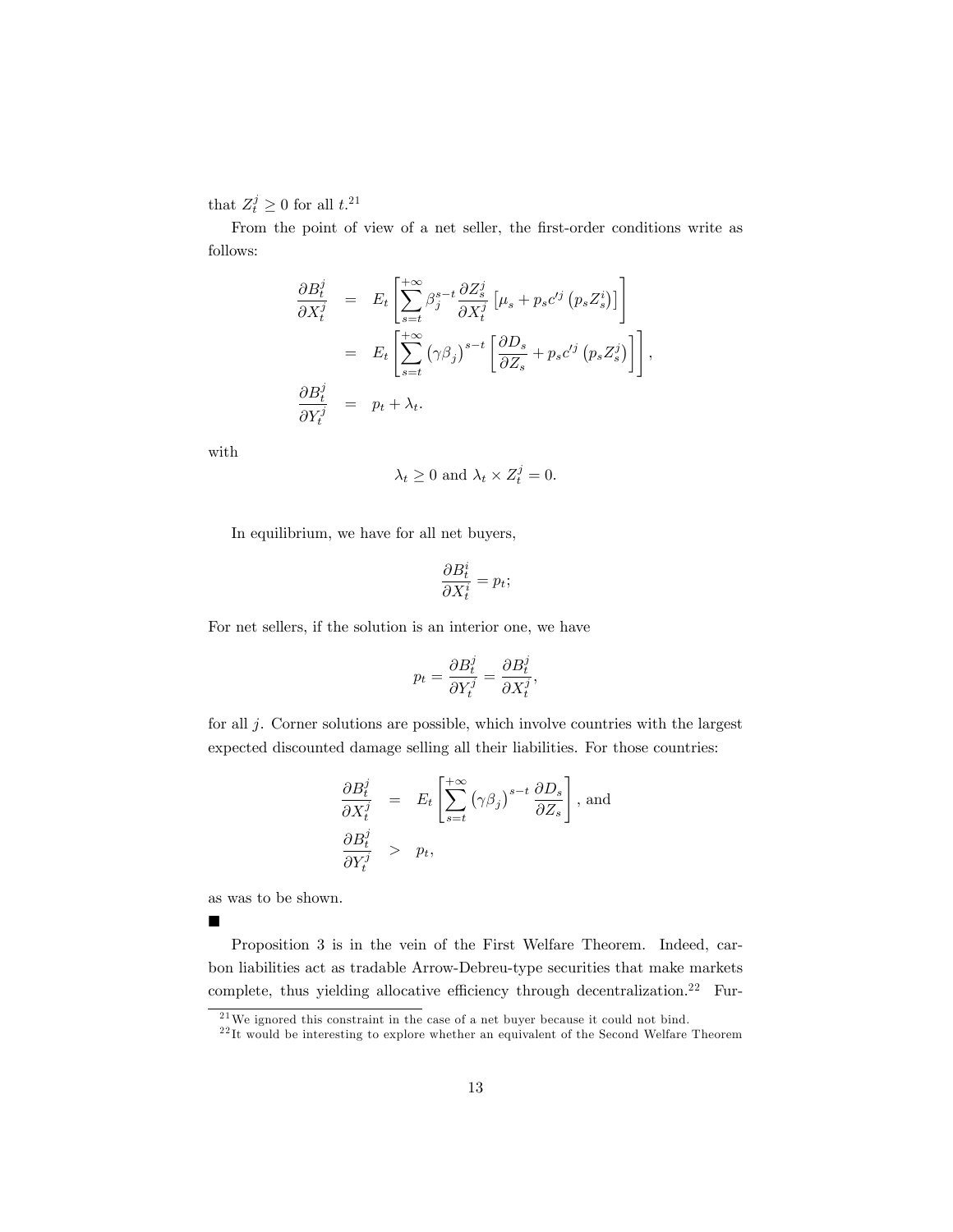thermore, another consequence of Proposition 3 is that the scheme allows for diverging opinions regarding climate change. It is also noteworthy that the mechanism is robust in the sense of being immune to strategic manipulation both in the discount factor and in the expectations because the final allocation of debt is a competitive market outcome. To sum up, the introduction of a market for carbon debt makes our mechanism robust to misrepresentation and to misreporting.

Morever:

**Remark 2** Because our scheme financiarizes the carbon debt, failure to honor the latter is now no different than a default in the repayment of financial debt.<sup>23</sup>

The previous remark highlights the seriousness of defaulting on carbon debt. Indeed, because the latter amounts to financial debt, failure to repay comes at a significant reputational cost. This is all the more the case as the agents involved are nations rather than individuals or firms.

Naturally, there is the question of whether countries will participate in the first place, leading to the general theme of coalition formation in international environmental agreements. Because the expected net discounted payoffs of countries are identical under our approach as with an optimal carbon tax, we do not expect to obtain in our setting markedly different conclusions from those of that litterature. Of course, the question of participation should be addressed explicitly in future work, possibly along the lines of Martimort and Sand-Zantman (2015) but adapted to our setup.

#### 5 Concluding remarks

We proposed a new approach to climate policy based on the trading of carbon liabilities between countries that yields the same emissions patterns as the optimal carbon tax. Moreover, we argued that such a mechanism has significant advantages over the optimal carbon tax: it is less informationally demanding, it allows for disagreements in beliefs and preferences through decentralization, and it exacts payments commensurate to actual climate damage.

holds. For an attempt at conjugating allocative efficiency with the redistributive aspects of global warming, see Billette de Villemeur and Leroux (2011).

 $23$  However, there is a difference in the nature of these debts. In the unlikely case of default on financial debt, those affected are creditors who chose to expose themselves to financial risk. By contrast, those affected by default on carbon debt are likely to be residents of vulnerable countries that did not choose to expose themselves to climate risk. We thank Yann Kervinio for this observation.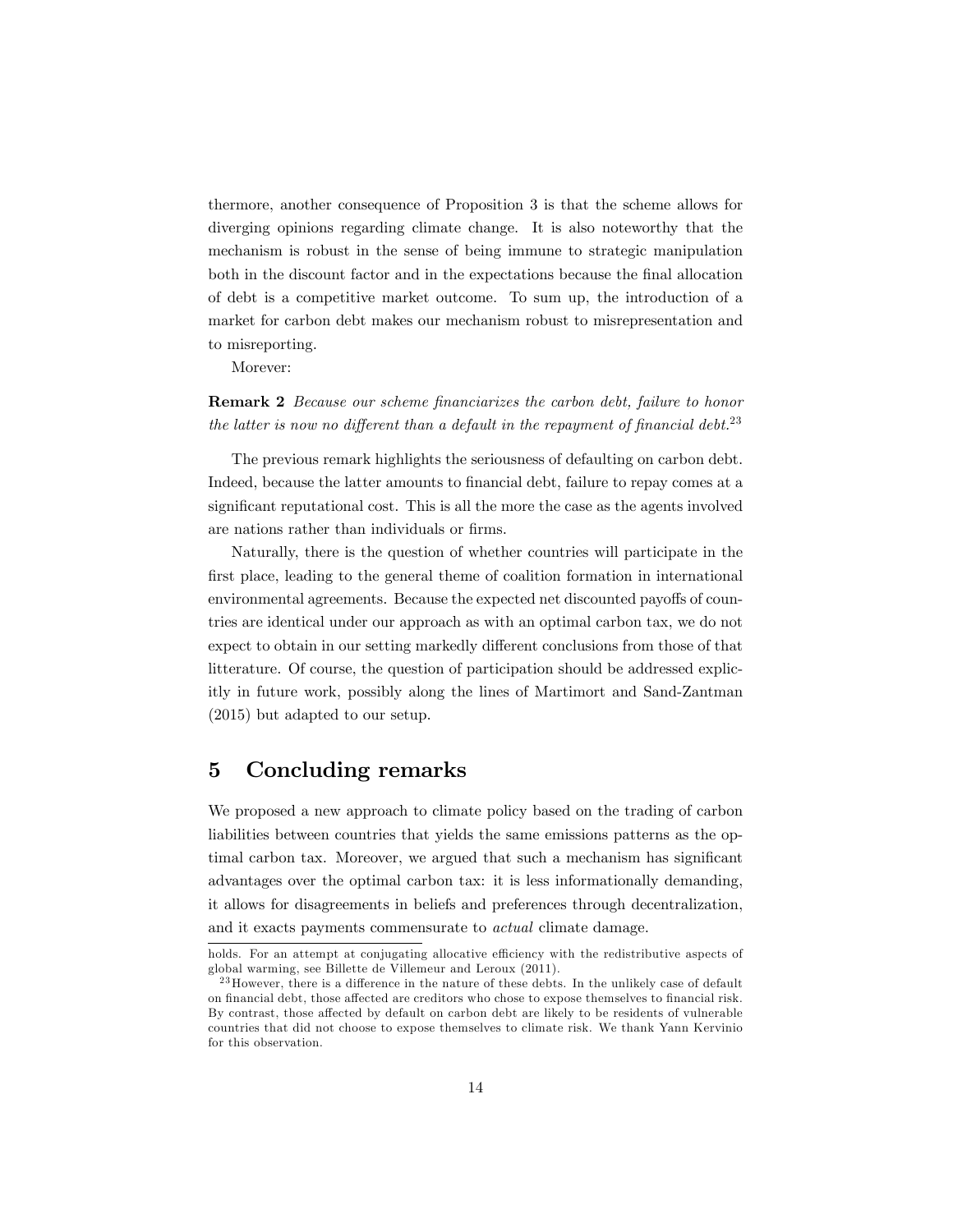The key feature of the mechanism is that the prospect of being liable for future damage creates incentives to reduce emissions today. It is a general principle of justice that no party can be liable in the absence of 'constructive notice<sup> $24$ </sup>. In other words, a country should not be asked to pay for the climate consequences of emissions made before the discovery of the impact of greenhouse gases on the climate. As already mentioned, however, the mechanism does not require tracing emissions back to infinity to provide the right incentives, but can account for anthropogenic emissions starting at some agreed-upon reference date only. It thus does not violate this basic legal principle.<sup>25</sup>

There are at least two important tradeoffs to consider, however. One is that countries may find it tempting to abandon the carbon liabilities program as climate damage becomes more and more pronounced in the future. Problems of incentives to renegociate should be considered explicitly in this context, as is done in Harstad (2012). We do not tackle the issue explicitly here because it would not affect our main message, which is that the Pigovian logic should be revisited to account for temporality. However, we show in the Appendix that this temptation mirrors the current temptation, which is yielded to in practice, to continually delay the implementation of a carbon tax. We argue that this tradeoff between abandoning a carbon liability scheme in the future and postponing a carbon tax today leans towards a market for liabilities being the more effective policy. Indeed, before abandoning the program, at least some emissions reduction is being achieved.

The other tradeoff arises from the fact that revenues from a liabilities scheme would be transferred to an international climate fund rather than staying within the country. This may pose a significant political economy obstacle. However, a well-run climate fund would return revenues to countries commensurately with the climate damage suffered, say, or can also offer other redistributive possibilities. In turn, the existence of such a climate fund could go a long way towards improving the likelihood of reaching an international agreement.

Lastly, the liability approach reduces the number of dimensions of potential disagreement between would-be participants. Indeed, agreeing on an optimal carbon tax rate requires agreement on the discount factor and on the magnitude of yet unrealized climate events far off in the future; two highly debated

 $^{24}\mathrm{We}$  thank Shi-Ling Hsu for bringing this issue to our attention.

<sup>&</sup>lt;sup>25</sup> Obviously, for incentives to exist, 'actual notice' is also needed; *i.e.*, countries must not only be aware of the fact that they are causing harm (constructive notice), but must also be informed that they will be considered liable for future climate damage.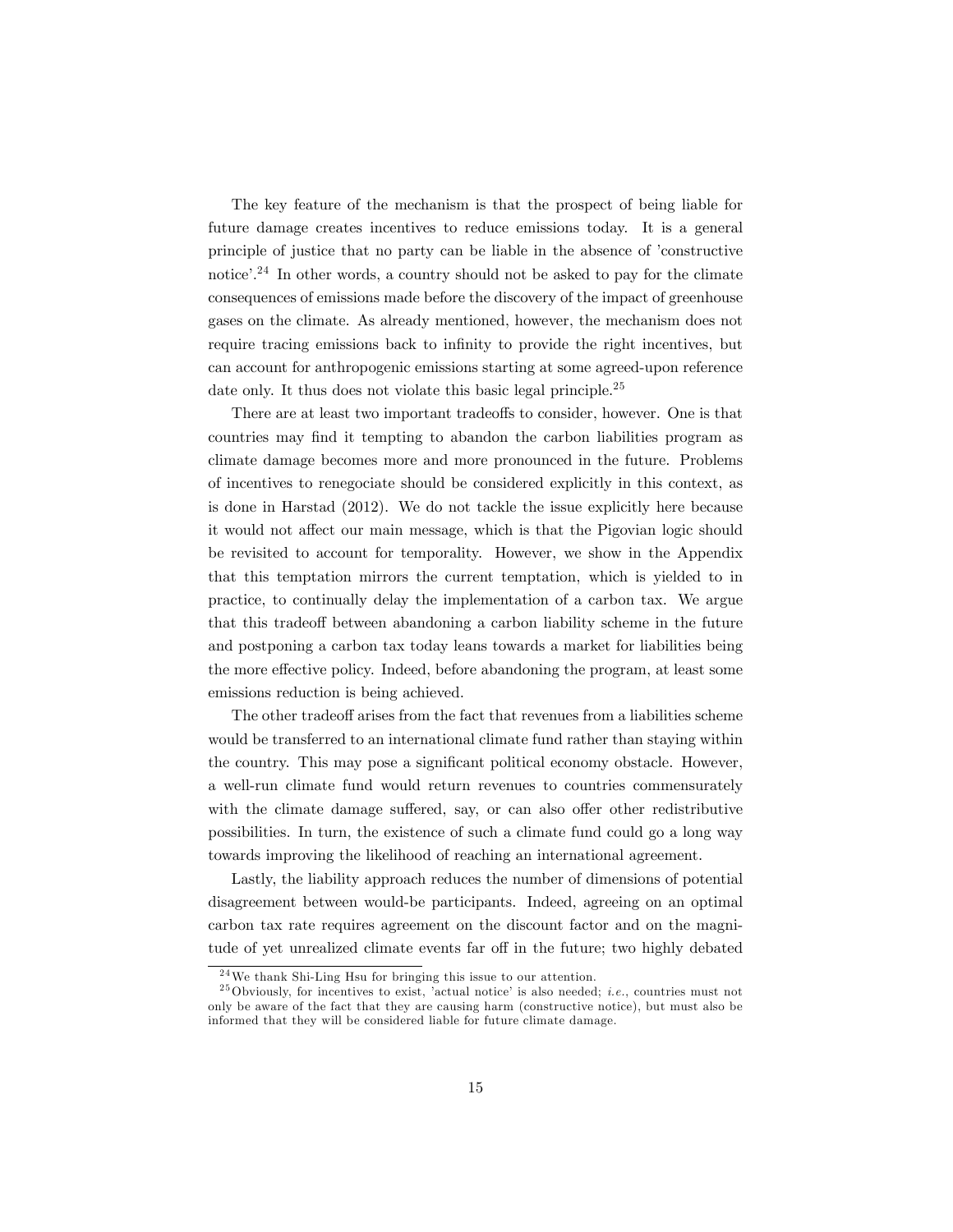issues that are unlikely to garner a consensus anytime soon. By constrast, an optimal liability scheme 'only' requires agreement on a starting date from which emissions should be counted. While such an agreement is by no means guaranteed, as there is a clear tension between developed and developing countries in this regard, reducing the dimensions of potential disagreement to one may significantly improve the likelihood of a joint international effort.

## References

- [1] Arrhenius, S. (1896) "On the Influence of Carbonic Acid in the Air upon the Temperature of the Ground," Philosophical Magazine and Journal of Science, 41, 237-271.
- [2] Benchekroun, H. and N. van Long (1998) "Efficiency inducing taxation for polluting oligopolists," Journal of Public Economics, 70 325-342.
- [3] Billette de Villemeur, E. and J. Leroux  $(2011)$  "Sharing the Cost of Global" Warming", The Scandinavian Journal of Economics, 113(4), 758-783.
- [4] Cairns, R. (2004). "Green Accounting for an Externality: Pollution at a Mine." Environmental and Resource Economics 27: 409-427.
- [5] Cairns, R. and P. Lasserre (2006) "Implementing Carbon Credits for Forests based on Green Accounting", Ecological Economics 56, 610-621.
- [6] Calabresi, G., The Cost of Accidents: A Legal and Economic Analysis, New Haven, CN.: Yale University Press, 1970.
- [7] Engen, E.M. and R.G. Hubbard (2004) "Federal Government Debt and Interest Rates," in NBER Macroeconomics Annual 2004, Vol. 19, Mark Gertler and Kenneth Rogoff Eds., MIT Press.
- [8] Fourier, J. (1824) "Remarques générales sur les températures du globe terrestre et des espaces planétaires", Annales de Chimie et de Physique, 2e série, XXVII,136-167.
- [9] Friedman, E. and H. Moulin (1999), "Three Methods to Share Joint Costs or Surplus," Journal of Economic Theory, 87, 275-312.
- [10] Fullerton, D., Heutel, G. and G.E. Metcalf (2012) "Does the Indexing of Government Transfers Make Carbon Pricing Progressive?" American Journal of Agricultural Economics 94(2) 347-353.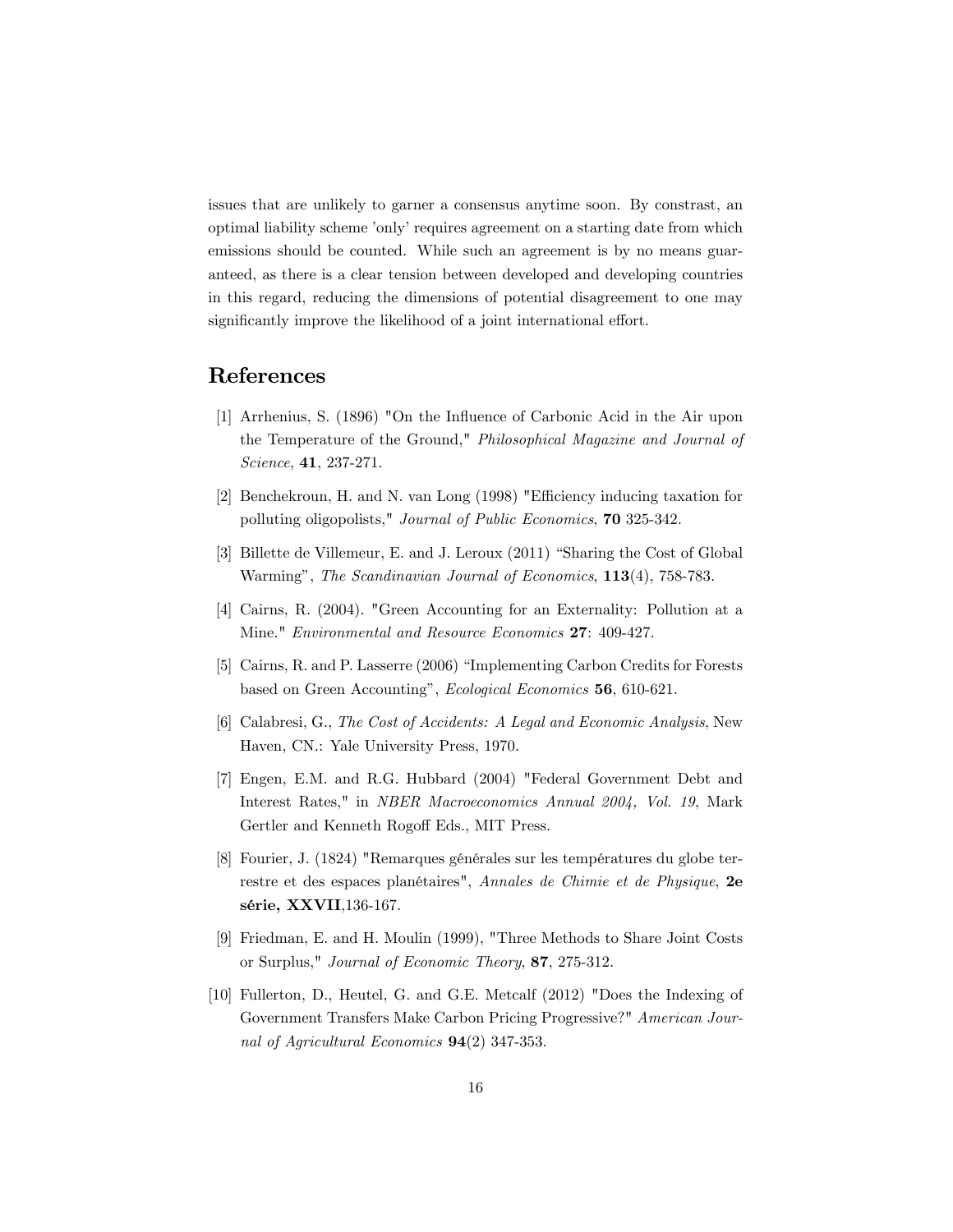- [11] Laubach, T. (2009) "New Evidence on the Interest Rate Effects of Budget Deficits and Debt," Journal of the European Economic Association, 7, 858-885.
- [12] Metcalf, G.E. and D. Weisbach (2009) "The Design of a Carbon Tax" Harvard Environmental Law Review 33(2), 499-506.
- [13] Gampfer, R. (2014) "Do individuals care about fairness in burden sharing for climate change mitigation? Evidence from a lab experiment." Climatic  $Change 124(1), 65-77.$
- [14] Gampfer, R., E. Gsottbauer and A. Delas (2014) "Interactive experiment: compensation for loss and damage as a means to shore up climate ambition?" mimeo ETH-Zurich.
- [15] Gersbach, H., and R. Winkler (2011) "International emission permits markets with refunding," European Economic Review 55, 759-773.
- [16] Gersbach, H., and R. Winkler (2012) "Global Refunding and Climate Change," Journal of Economic Dynamics and Control, 36 1775-1795.
- [17] Golosov, M., Hassler, J., Krusell, P. and A. Tsyvinski (2014) "Optimal taxes on fossil fuel in general equilibrium,"  $Econometrica$ , 82(1) 41–88.
- [18] Hammond, Peter J., (1981) "Ex-Ante and Ex-Post Welfare Optimality under Uncertainty",  $Economica$ , **48** (n.191), 235-250.
- [19] Hardin, G. (1968) "The Tragedy of the Commons", Science, 162, 1243- 1248.
- [20] Harstad, B. (2012) "Climate Contracts: A Game of Emissions, Investments, Negociations and Renegociations," Review of Economic Studies, 79, 1527- 1557.
- [21] Hartwick, J. M., (1990) "Natural resources, national accounting and economic depreciation," *Journal of Public Economics* 43(3), 291-304.
- [22] Hiriart, Y., Martimort, D. and J. Pouyet (2004) "On the optimal use of ex ante regulation and ex post liability," Economics Letters, 84, 231-235.
- [23] Hiriart, Y., Martimort, D. and J. Pouyet (2010) "The public management of risk: Separating ex ante and ex post monitors," Journal of Public Economics, 94, 1008-1019.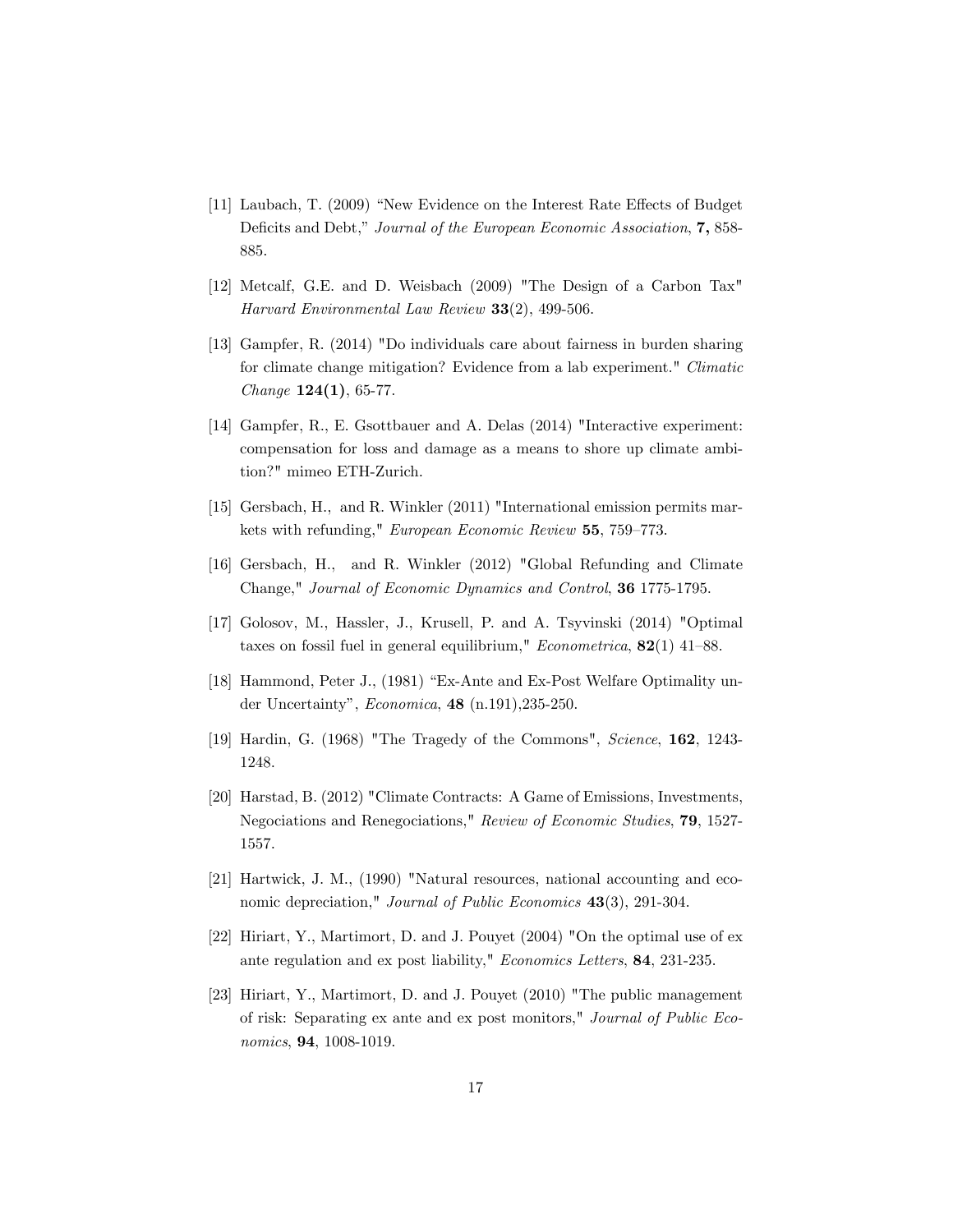- [24] Hsu, S.-L. (2011) The Case for a Carbon Tax, Island Press eds.
- [25] Jenkins, Jesse D. (2014) "Political economy constraints on carbon pricing policies: What are the implications for economic efficiency, environmental efficacy, and climate policy design?", Energy Policy, 69, 467-477.
- [26] Kellog, W. W. (1987) "Mankind's impact on climate: The evolution of an awareness", Climatic Change, 10, 113-136.
- [27] Kolstad, C.D., T.S. Ulen and G.V. Johnson (1990), "Ex Post Liability for Harm vs. Ex Ante Safety Regulation: Substitutes or Complements?", American Economic Review, 80(4), 888-901.
- [28] Magill, M., Quinzii, M. and J.-C. Rochet (2013) "A critique of shareholder value maximization," mimeo, Swiss Financial Institute.
- [29] Martimort, D. and W. Sand-Zantman (2015) "A Mechanism Design Approach to Climate Agreements," Journal of the European Economic Association, forthcoming.
- [30] Moulin, H. (2002) "Axiomatic cost and surplus sharing," in: K. J. Arrow & A. K. Sen & K. Suzumura (ed.), Handbook of Social Choice and Welfare, edition 1, volume 1, chapter 6, pages 289-357 Elsevier.
- [31] Moulin, H. and S. Shenker, "Serial Cost Sharing", Econometrica, 60, 1009- 1037.
- [32] Nordhaus, W. D. (1977), "Strategies for the control of carbon dioxide," Cowles discussion paper n. 443.
- [33] US Goverment, Interagency Working Group on Social Cost of Carbon (2013) "Technical Support Document: Technical Update of the Social Cost of Carbon for Regulatory Impact Analysis" http://www.whitehouse.gov/sites/default/Öles/omb/assets/inforeg/technicalupdate-social-cost-of-carbon-for-regulator-impact-analysis.pdf (accessed Jan 7th 2015)
- [34] Shavell, S. (1984) "Liability for Harm Versus Regulation of Safety", Journal of Legal Studies, June 1984, 13, 357-374.
- [35] Shavell, S.  $(2011)$ , "Corrective taxation versus liability", American Economic Review Papers and Proceedings, 101(3), 273-276.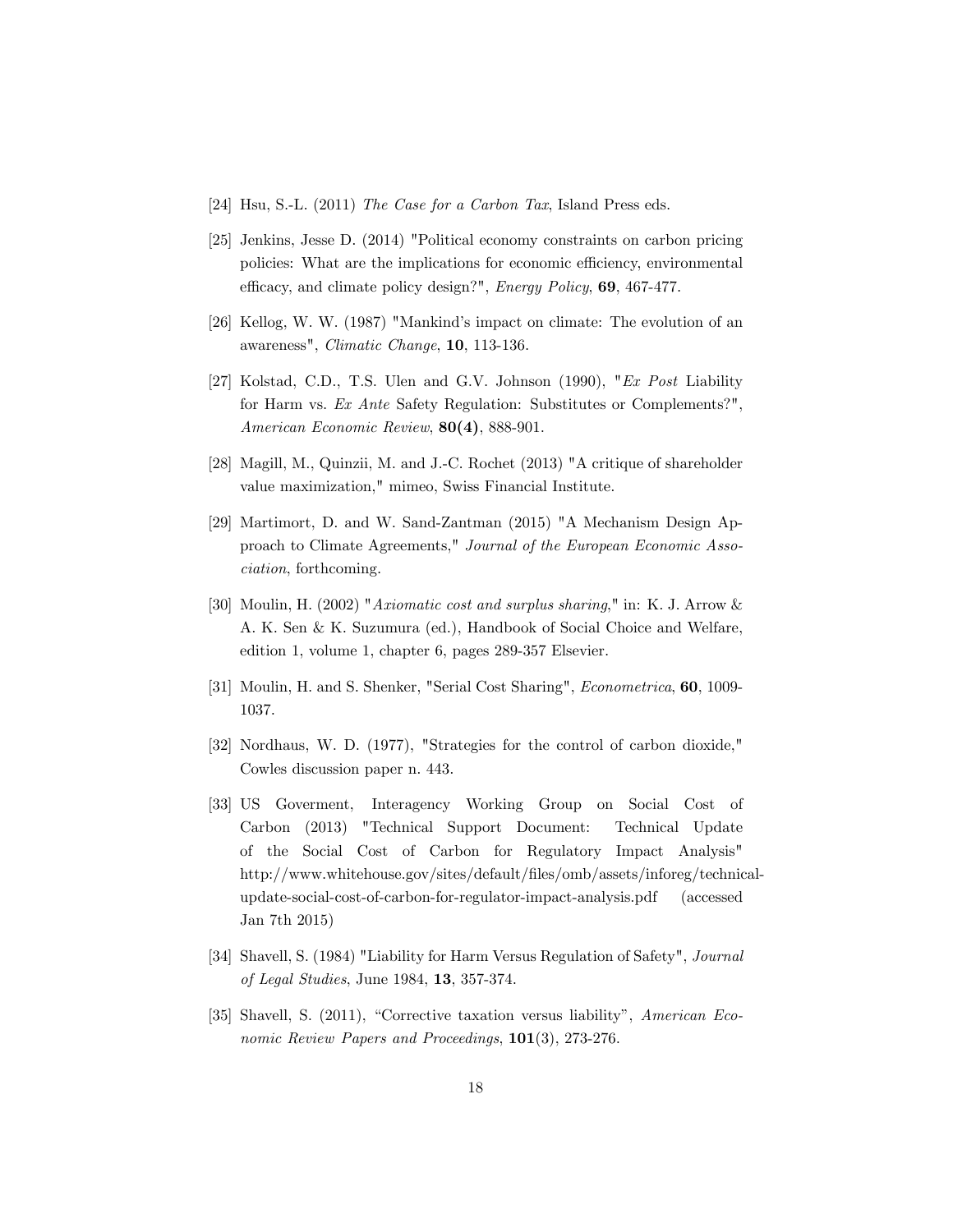- [36] Shleifer, A., The Failure of Judges and the Rise of Regulators. MIT Press, 352 pages, 2012.
- [37] Solow, R.M., 1986, "On the intergenerational allocation of natural resources," Scandinavian Journal of Economics 88, no. 1, 141-149.
- [38] Tol, R.S.J. (2005) "The marginal damage costs of carbon dioxide emissions: an assessment of the uncertainties," Energy Policy, 33, 2064-2074.
- [39] Wachtel, P. and J. Young (1987) "Deficit Annoucements and Interest Rates," The American Economic Review, 77(5), 1007-1012.
- [40] Weitzman, M. (1976), 'On the Welfare Significance of National Product in a Dynamic Economyí, Quarterly Journal of Economics 90, 156-162.
- [41] World Bank (2014), "Putting a Price on Carbon with a Tax", http://www.worldbank.org/content/dam/Worldbank/document/SDN/backgroundnote\_carbon-tax.pdf (accessed Jan. 7th 2015)

## A Appendix: Defaulting on carbon debt vs. delaying the carbon tax

This section compares the incentives to participate in a carbon tax scheme with the incentives to remain in the liability system over time.

Regarding the latter, on the one hand, a drawback of the liability scheme is that countries face an increasing temptation to default on their accumulated carbon debt. On the other hand, if climate damage increases over time, there is also an increasing temptation to not participate in a carbon tax. Nevertheless, defaulting on the liability scheme is more tempting overall:

$$
\Delta_{liability,T} - \Delta_{tax,T} = -\left(\gamma Z_{T-1}^{i}\right)\tau_T < 0,
$$

where  $\Delta_{liability,T}$  and  $\Delta_{tax,T}$  are the costs of defaulting on the liability scheme and of not participating in the carbon tax from period  $T$  onward, respectively. **Proof.** The expected cost of abandoning the carbon tax at date  $T$  is equal to:

$$
\Delta_{tax,T} = E_T \left\{ \sum_{t=T}^{+\infty} \beta^{t-T} \left[ B_t^i \left( X_t^i \right) - \tau_t X_t^i - D_t^i \left( Z_t \right) \right] - \sum_{t=T}^{+\infty} \beta^{t-T} \left[ B_t^i \left( \tilde{X}_{t,T}^i \right) - D_t^i \left( \tilde{Z}_{t,T} \right) \right] \right\},
$$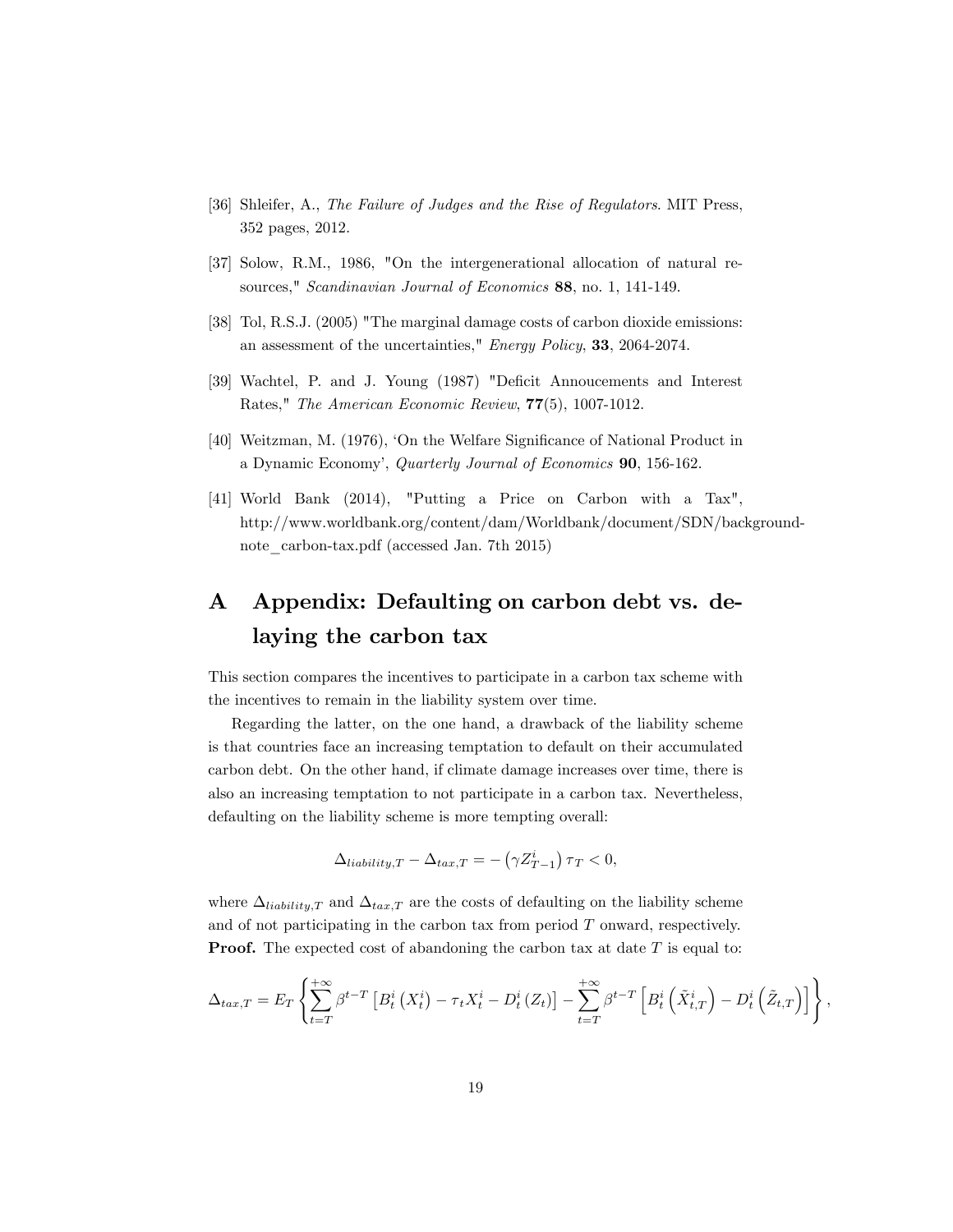where  $\tilde{X}_i$  and  $\tilde{Z}_i$  refer to the carbon flow and stock in the case where country i is no longer taxed.

Likewise, the expected cost of defaulting on carbon debt from date T onward is equal to:

$$
\Delta_{liability,T} = E_T \left\{ \sum_{t=T}^{+\infty} \beta^{t-T} \left[ B_t^i \left( X_t^i \right) - \mu_t Z_t^i - D_t^i \left( Z_t \right) \right] - \sum_{t=T}^{+\infty} \beta^{t-T} \left[ B_t^i \left( \tilde{X}_{t,T}^i \right) - D_t^i \left( \tilde{Z}_{t,T} \right) \right] \right\}.
$$

Therefore,

$$
\Delta_{liability,T} - \Delta_{tax,T} = E_T \left\{ \sum_{t=T}^{+\infty} \beta^{t-T} \left[ \tau_t X_t^i - \mu_t Z_t^i \right] \right\},\,
$$

with  $\tau_t = E_t \left[ \sum_{s=t}^{+\infty} (\gamma \beta)^{s-t} \frac{\partial D_s}{\partial Z_s} \right]$ and  $\mu_t = \frac{\partial D_t}{\partial Z_t}$ . Simple algebraic manipulations yield the result.

The above difference is negative, indicating that defaulting on the liability scheme is more tempting. Notice that the size of the difference is equal to the cost of the carbon stock inherited from the past,  $(\gamma Z_{T-1}^i)$ , priced at the carbon tax rate of the current period,  $\tau_T$ . Notice that the difference does not account for the above-mentioned reputational costs associated with defaulting on (Önancialized) carbon debt. These reputational costs are relevant for the liability scheme but do not arise in the case of the carbon tax. Hence, the above difference constitutes an overestimate of the additional temptation to default when adopting a liability scheme rather than relying on a carbon tax.

On the other hand, a drawback of the carbon tax is that its adoption is costly up front. This is because it requires payments immediately for climate damage that may take decades or more to materialize. By contrast, a liability scheme asks for payments upon the realization of damage, effectively spreading payments over time. This makes the liability scheme more likely to be adopted in the short run, a considerable argument in the face of the current difficulties in reaching international climate agreements. To be precise, compare the net benefits of both schemes over the first  $L + 1$  periods:

$$
\Delta_{liability-tax,L} = E_0 \left\{ \sum_{t=0}^{L} \beta^t \left[ B_t^i \left( X_t^i \right) - \mu_t Z_t^i - D_t^i \left( Z_t \right) \right] - \sum_{t=0}^{L} \beta^t \left[ B_t^i \left( X_t^i \right) - \tau_t X_t^i - D_t^i \left( Z_t \right) \right] \right\}
$$
  

$$
= E_0 \left\{ \sum_{t=0}^{L} \beta^t \left[ \tau_t X_t^i - \mu_t Z_t^i \right] \right\} = \beta^L E_0 \left[ \tau_L Z_L^i \right] > 0.
$$